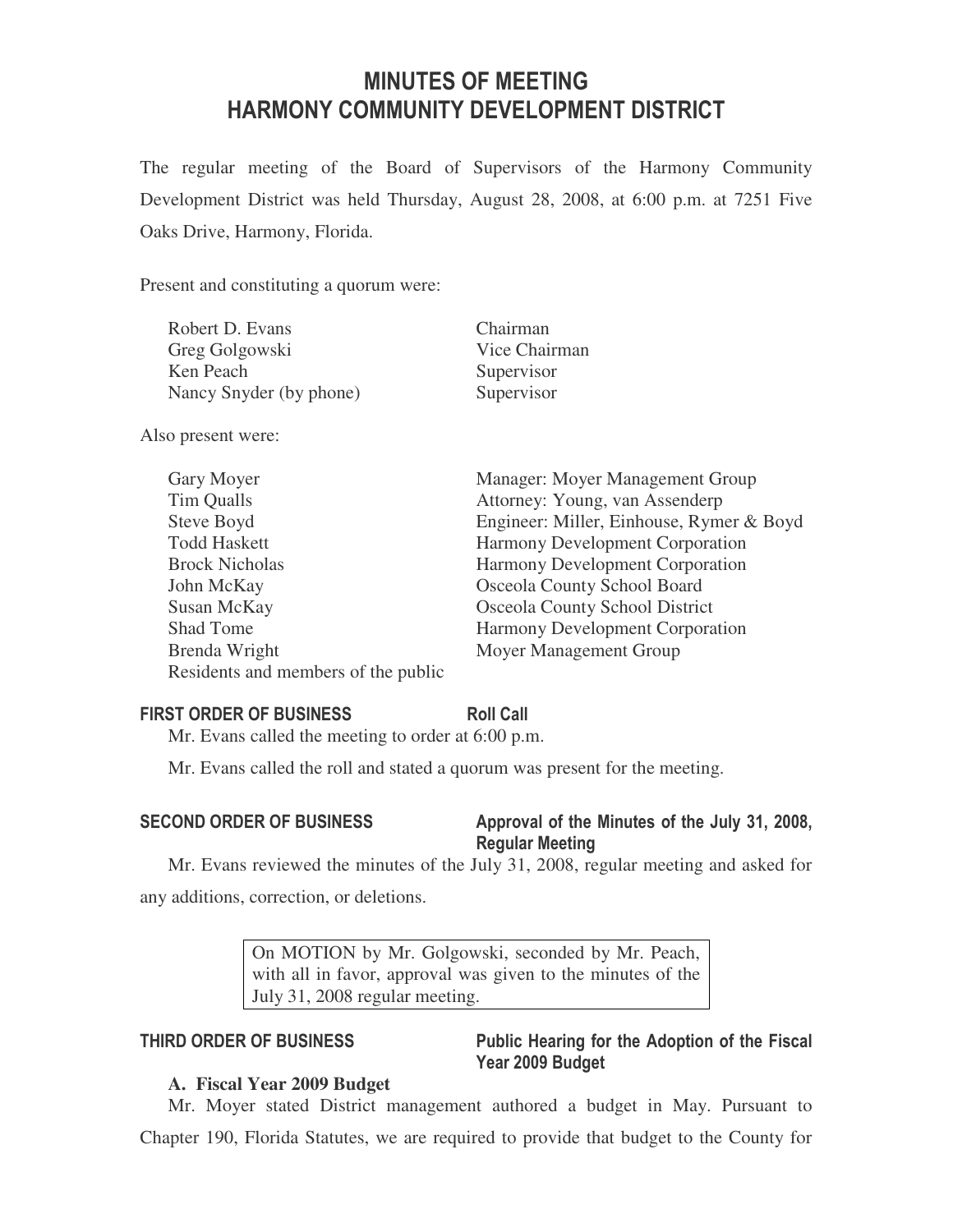their review and input, and we complied with that requirement, which is 60 days before the Board formally adopts the budget. In the intervening period at the June and July meetings, we discussed the budget. It is comprised of two separate funds, one being the general fund which covers the operation and maintenance costs of the District, and there is also a debt service fund that pays the principal and interest on the outstanding bonds that were issued to construct the infrastructure that the operations and maintenance expenses maintain. The bottom line is that we held non-ad valorem assessments level and decreased it just under 1% from what we levied last year. There will be no increase in the District's assessment for this coming fiscal year that starts October 1, 2008, and will end September 30, 2009.

Mr. Evans stated we have been increasing certain line items and we are including narratives of those line items. There were some landscaping items that were consolidated, such as D2 and E ponds, and all that was incorporated into the landscape pond areas for maintenance of those pond banks. We have had at least two meetings and one workshop to discuss this budget. Some items increased, some we were able to maintain a level of consistency, and some we were able to decrease. At the end of the day, the assessments dropped by .84%. I will now open the public hearing.

Ms. Kerul Kassel stated help me understand on the 2001 debt service fund; there is an unfavorable variance in special assessments off roll.

Mr. Moyer stated the off-roll amount is direct billed by the District to the developer for unplatted properties. The negative variance is a timing issue. We do not ask for that funding until a period of time before we need to make the principal and interest payments, so it is driven by May 1 and November 1 payment dates. We send a bill 45 days prior to the payment date. The developer will be receiving that bill shortly, we will receive that funding, and that will be a zero variance at the end of the fiscal year.

Ms. Kassel stated there is also an on-roll deficit.

Mr. Moyer stated those represent certificates that are still outstanding that have not been paid by the owners of the lots and have gone through tax certificate process. The County went through the tax certificate sales twice. Because they did not have all the certificates sold in May, they did that again in early August. We should receive whatever remittance we will get from the tax collector this month or early next month.

Ms. Kassel asked the off roll is divided into two amounts?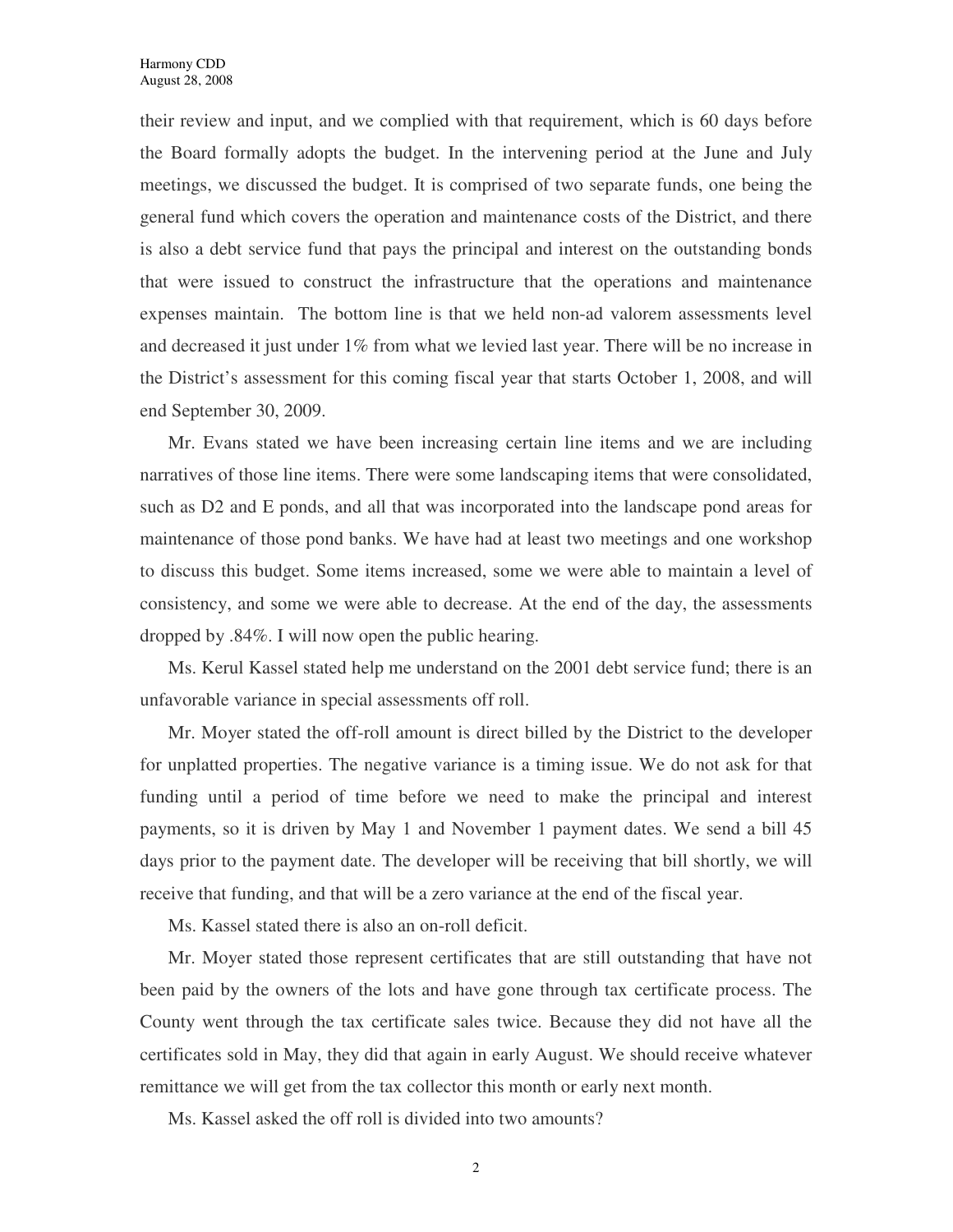Mr. Moyer responded no, it is not divided in two. May 1 is when we pay principal and interest and November 1 we only pay interest.

Mr. Mark LeMenager stated I have reviewed the operating budget in great detail and I am convinced we can easily take out \$200,000. Every time we had a revision, it is an extra \$5,000 or \$10,000. I think there is a lot of extra in this budget. However, at this time, the developer is still paying 70% of this budget. The builders fund another 5% so the residents are paying perhaps 25%. That means we could on average save maybe \$200, but then the developer would save \$150,000. If the developer wishes to continue to contribute at that level, I think it makes sense and we should say thank you to the developer for continuing to build our reserves. I will still point out that I disagree with your accounting of the first quarter reserves. I am interested to know what GAAP principle you used to justify the fact that you finished the year with \$381,000, you have a budget that breaks even, but you say the ending fund balance will be \$163,000. Reserves are not expenses unless you plan on putting them in another account. I am not sure that would hold up to a rigorous GAAP audit.

Mr. Moyer stated we have very rigorous GAAP audits by an independent auditing firm. There are several ways to show reserves for operating purposes, and I agree with you. We will raise that issue with the auditor and if there is a better way to show it, we will do something different next year. We have traditionally used this approach. Fund balance is a balance sheet item and not an income statement item. But by the same token, at the end of the year, if there are surpluses or deficits, that funding comes from the balance sheet called fund balance. We are crossing balance sheet items with income statement items in the budget. The budget is a management tool for the Board. It is not an accounting tool. It is important for the Board to understand how much money they have available and where we are going to use those monies. To the degree they are not needed for first quarter operating costs or for the self insurance fund, those monies are available. It is about \$160,000 that is truly fund balance that is not committed to anything. The Board can use some of that to credit against assessments. They can use it for future reserves. Your point about the developer funding a major portion of the budget and building up the reserves over a period of time, generally that happens in a lot of CDDs. For a District of this size, we need to build up some of those reserves. Thank you for your comments.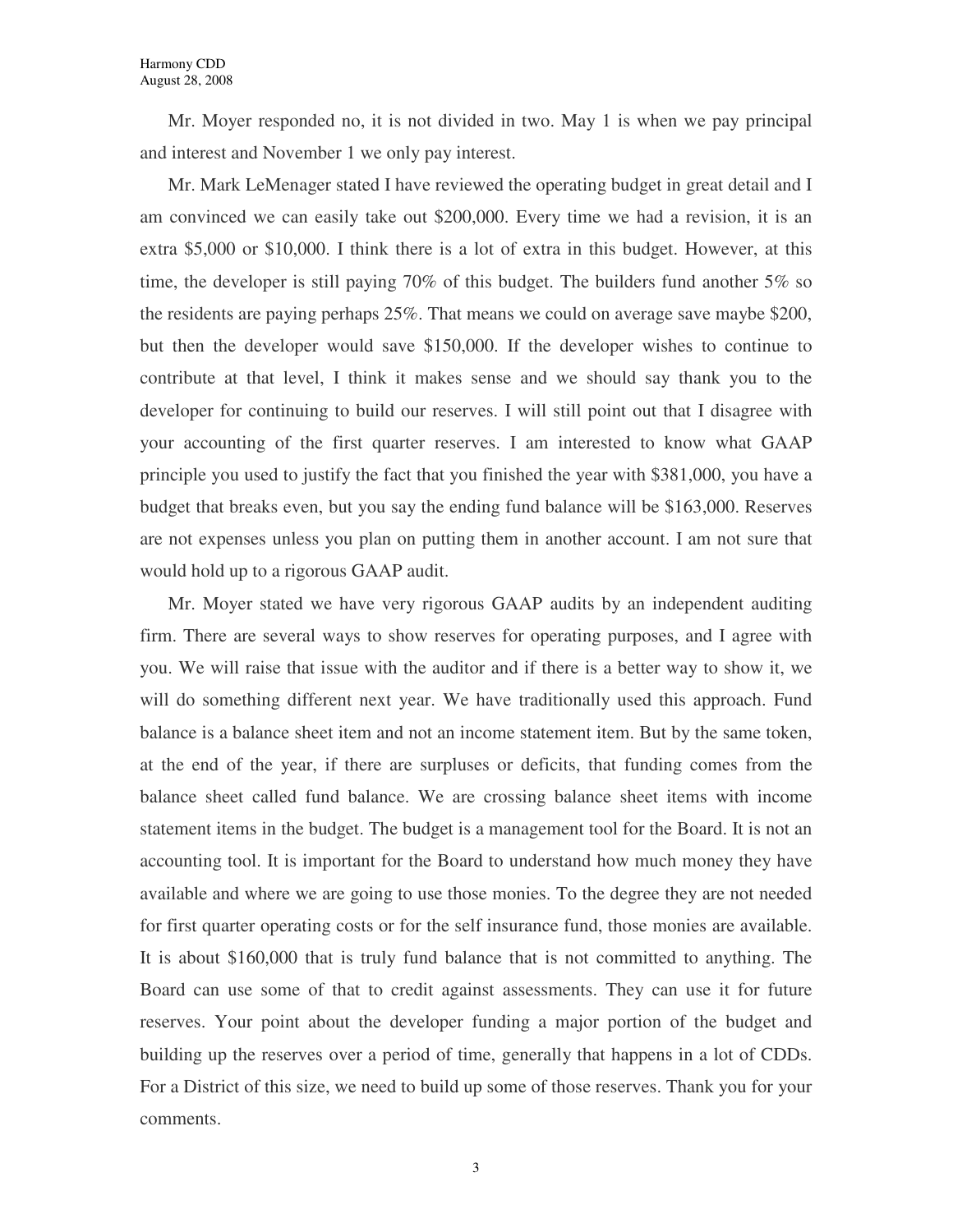Mr. George Schiro stated I noticed the largest item is for landscape pond areas. What exactly does that mean and how are those monies expended?

Mr. Evans responded that is for cutting the grass along the lake banks on the CDD ponds.

Mr. Schiro asked does that include ponds on the golf course?

Mr. Evans responded no. That is private property.

Mr. Schiro asked what about water maintenance?

Mr. Evans responded they spray those lakes periodically for weed control.

Mr. Schiro asked does the golf course spray all the golf course ponds?

Mr. Evans responded the golf course is private property and has nothing to do with the District. Whatever level of maintenance the golf course does around the ponds is done by the golf course.

Mr. Schiro asked 100% of the ponds on the golf course are maintained by the golf course?

Mr. Evans responded yes as far as cutting the grass, but not for spraying. Those ponds drain into the District ponds and we have easements associated with those ponds. All the maintenance around the ponds, including mowing the grass, is done by the golf course.

Mr. Schiro asked how many ponds are there within the CDD?

Mr. Golgowski responded there are 33 in the CDD.

Mr. Schiro asked is there a map of these ponds?

Mr. Golgowski responded yes, there is, but I do not have it with me.

Mr. Boyd stated I have a map of the District that shows all the ponds except the ones on the golf course. Mr. Boyd indicated a number of ponds on the CDD map provided on an easel at the meeting. The ponds drain into the District's infrastructure. The golf course ponds also receive run off. This map shows 12 ponds, not including the golf course ponds.

Mr. Schiro stated we were just told there are 33 ponds. Where are the others?

Mr. Golgowski responded that is all together within the District. The District sprays 33 ponds but we do not do lake bank maintenance for all the ponds. The golf course does their own.

Mr. Schiro asked who sprays the golf course ponds?

Mr. Golgowski responded the CDD.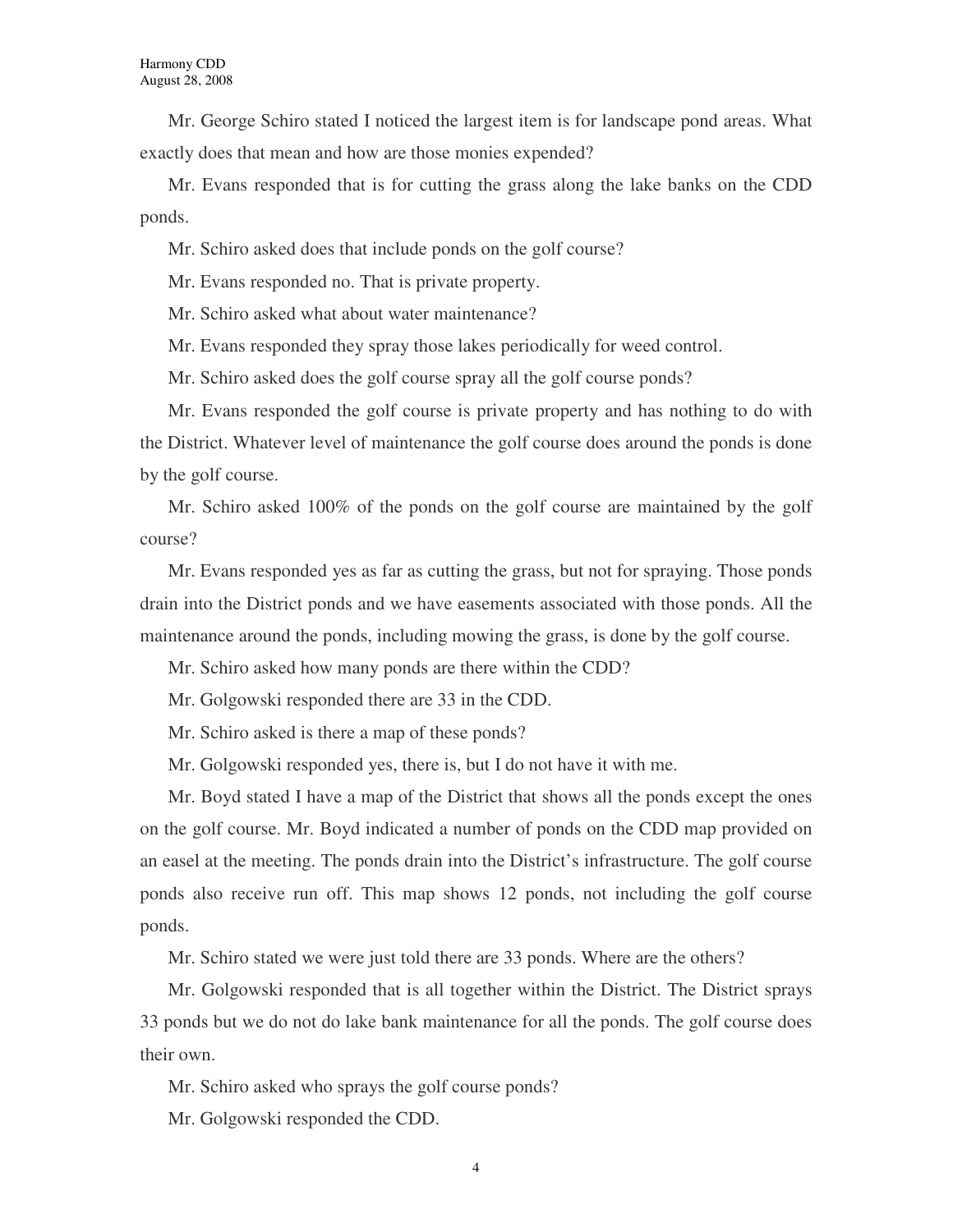Mr. Evans stated the District drains into those ponds and has easements to utilize that stormwater drainage system.

Mr. Schiro stated that is bogus since I live on a pond that is not being maintained. It is not being sprayed properly. It is totally full of algae. The largest item on this budget is for pond maintenance and the pond where I live appears not to be maintained. Yet you are saying the CDD maintains all the golf course ponds as far as spraying is concerned?

Mr. Evans responded yes, as far as spraying is concerned. The CDD receives benefit from those ponds that are owned by the golf course by allowing the District's property to drain into those.

Mr. Schiro stated everyone knows the purpose for those ponds is to beautify the golf course.

Mr. Boyd stated no, those ponds are there for stormwater management. The reason your property did not flood during this last storm event was because of this golf course pond. They are there to handle water. They are not there for aesthetics.

Mr. Schiro asked you are saying that because of these golf course ponds, Tropical Storm Fay did not flood us?

Mr. Boyd responded that is absolutely correct.

Mr. Schiro stated I do not believe it.

Mr. Evans stated you are also not a civil engineer.

Mr. Schiro stated you are correct; I am not, but I still do not believe it. You are saying that the spraying for all the ponds in Harmony, the vast majority of which are on the golf course, are being paid for by my CDD assessments?

Mr. Evans responded that is correct.

Mr. Schiro asked in other words, I am paying to beautify the golf course ponds?

Mr. Moyer responded no, that is not correct.

Mr. Schiro asked why is spraying necessary on the golf course ponds for water retention purposes?

Mr. Moyer responded it is not always water retention. Water flows between those ponds and you cannot let them get inundated with aquatics because that will slow down the flow of water in and out of those ponds, and that adversely affects the way the system works.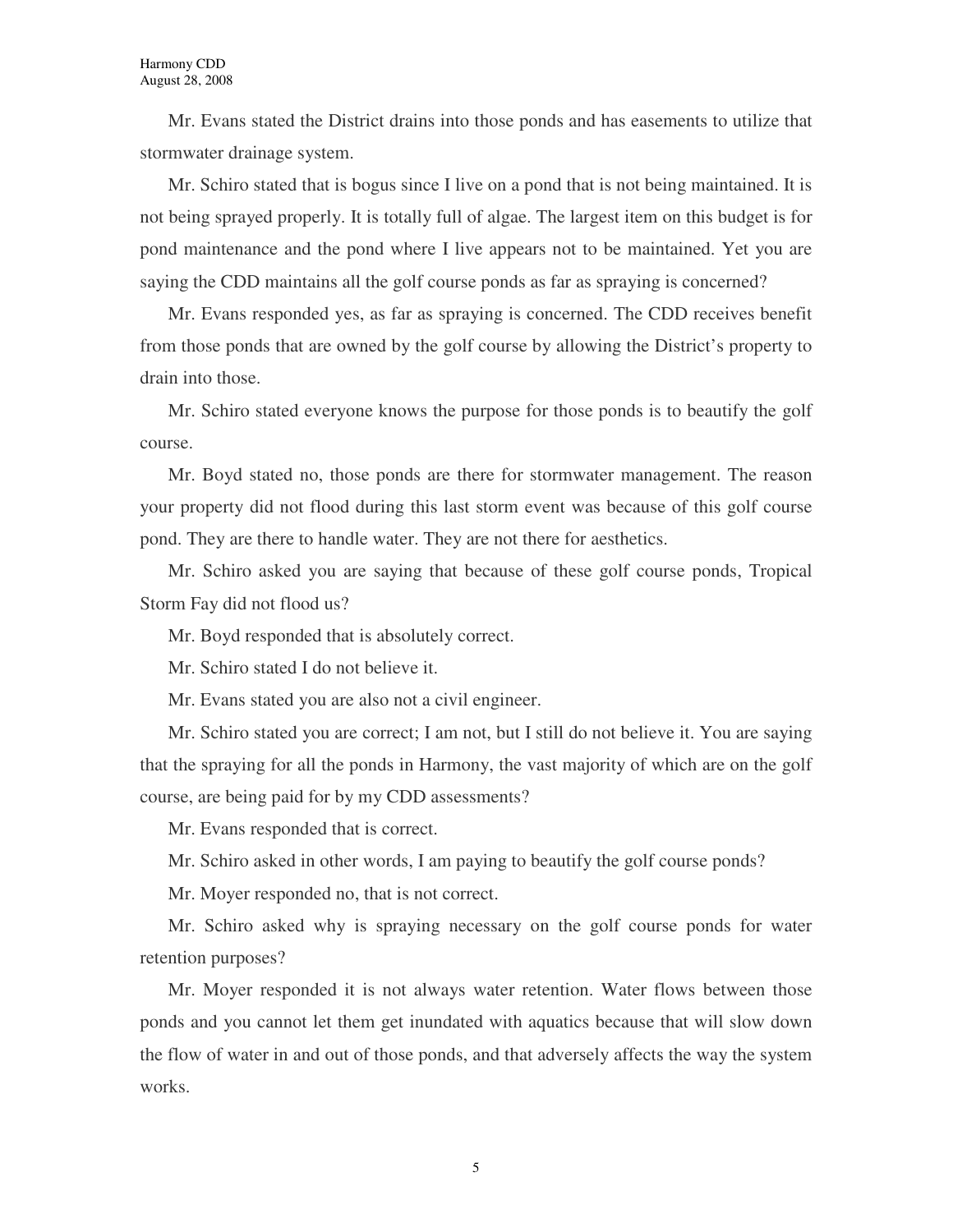Mr. Schiro stated the pond in Birchwood is covered with algae. It has more algae than any other pond that I have seen in Harmony. Why is that pond not being maintained at the same level as the golf course ponds?

Mr. Golgowski responded your pond probably gets more attention than any pond in town. It is not algae; it is a submerged plant that is very hard to remove.

Mr. Schiro stated it might be hard to remove, but we have \$100,000. That is not enough to remove that plant from the Birchwood pond.

Mr. Golgowski stated they continue to try. It takes expensive chemicals to get to those submerged plants. It is never going to be 100% effective.

Mr. Schiro asked what is the status of the fish that were put into the pond? Are they still alive?

Mr. Golgowski responded I cannot tell you for sure. I presume they are still out there.

Mr. Rich Marks stated I share that same pond and there are many fish.

Mr. Schiro stated fish were put in that pond specifically to clean it up.

Mr. Mark stated I know who does clean that pond, and that is me. I also know who does not clean that pond, and that is you.

Mr. Schiro stated I have cleaned up that pond plenty of times. It is nice to see this meeting is at 6:00 p.m. for the first time ever. Is this the beginning of a trend or a onetime thing?

Mr. Evans stated it is once a year for the budget. We have a lot of staff and professionals who have to attend these meetings. Everyone, including you, has been going over this budget, line item by line item, critiquing it. If we want all these professionals to attend our meeting, we need to pay their overtime to be here.

Mr. Schiro asked what do these other CDDs do that meet after 6:00 p.m.? Do they all pay overtime?

Mr. Evans stated I do not know; ask them. This is the decision we made on when to meet.

Mr. Schiro asked even though plenty of other CDDs hold their meetings after 6:00 p.m., is it too much to ask for the Harmony CDD?

Mr. Evans responded this is not going to be a debate tonight. This CDD is so well structured, it is almost on auto pilot for a lot of the issues. The vast majority of the improvements are already done. This budget is based on a line-item-by-line-item basis. It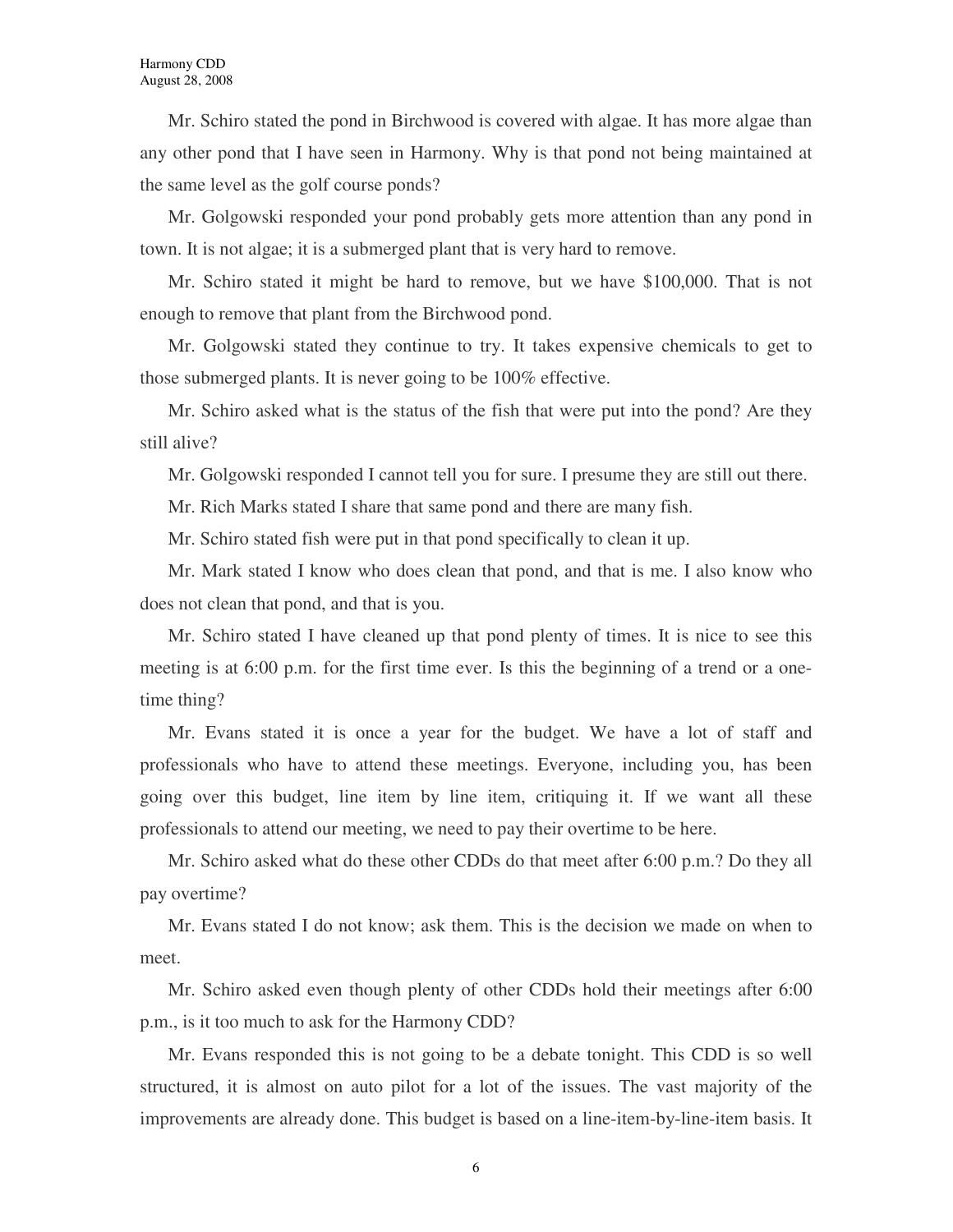is second to none for any CDD in the State. Even the utilities are counted on a meter-bymeter basis. The vast majority of items in these budgets are predicated on the accounts that have occurred over the previous year. Many of these accounts are locked in contracts. All the street lights are locked-in amortization contracts. To make statements like that, I do not see the basis for it. Most of these meetings during the day last less than 30 minutes. That is how much business that is conducted during the day during CDD meetings. It is about 15 to 20 minutes. We post all the minutes online and we have gone to great lengths to provide this information.

Mr. Schiro asked Mr. Evans, do you not personally collect \$200 per CDD meeting for 15 minutes of business?

Mr. LeMenager responded this is a budget discussion. Wait until audience comments and you can talk all you want.

Mr. Evans stated this is a budget hearing. Every Supervisor, whether it is this District or most other Districts that I have chaired, receives \$200 per meeting that they attend. For that 15 minutes, I spend at least eight to ten hours a week of my own personal time, reviewing these documents, interfacing with the engineer, interfacing with the manager and interfacing with counsel, which you never see. You could not afford to pay me for the amount of time I spend on this Board. Hearing no further comments, I will close the public hearing.

### **B. Consideration of Resolution 2008-5 Adopting the Budget**

Mr. Moyer read Resolution 2008-5 into the record by title.

Mr. Moyer stated we will fill in the blanks with the numbers that are in the adopted budget.

> On MOTION by Mr. Peach, seconded by Mr. Golgowski, with all in favor, approval was given to Resolution 2008-5 adopting the budget for fiscal year 2009.

### **C. Consideration of Resolution 2008-6 Levying the Assessments**

Mr. Moyer read Resolution 2008-6 into the record by title.

Mr. Moyer stated this document will accompany the non-ad valorem assessment roll that we will transmit to the Osceola County Tax Collector.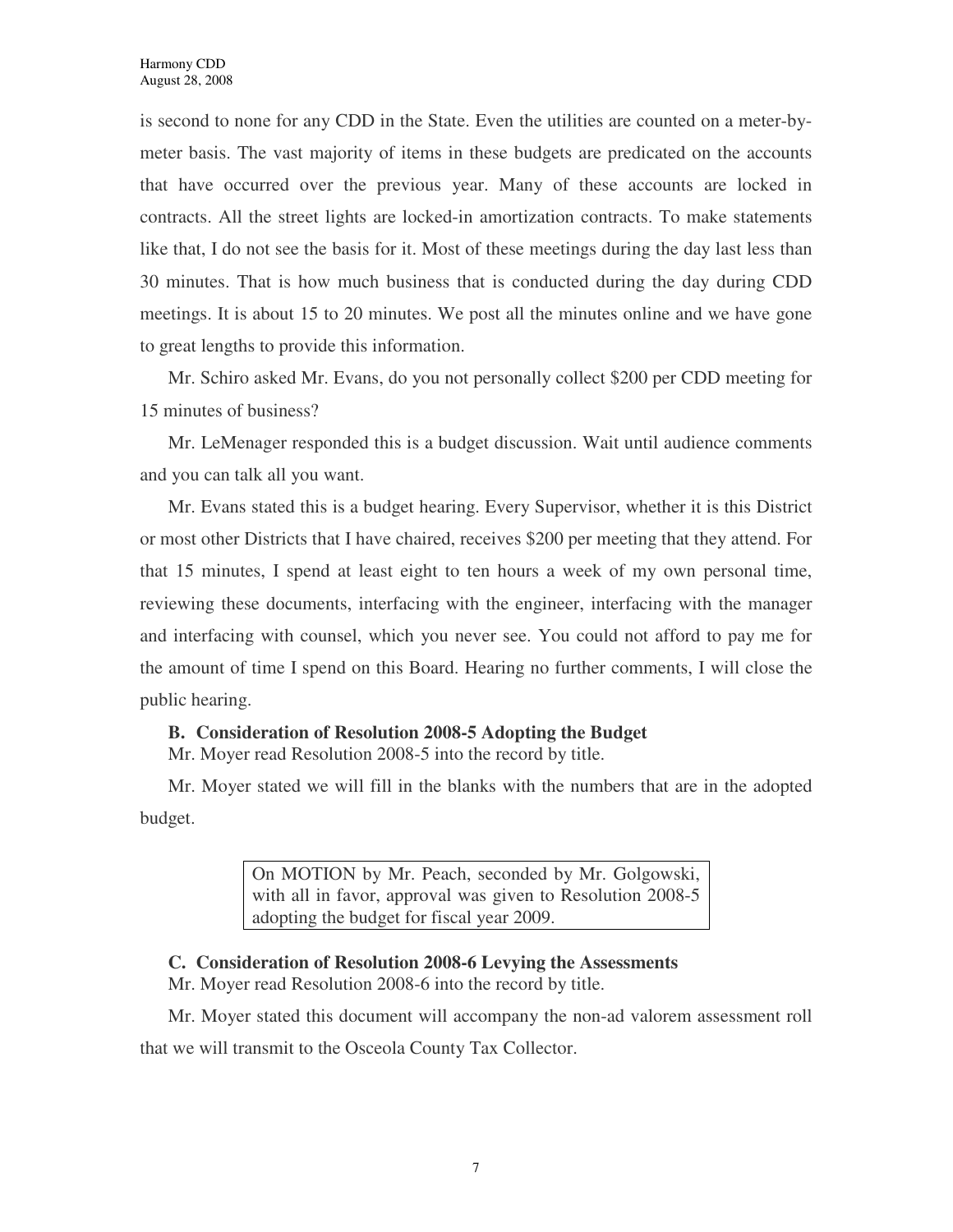On MOTION by Mr. Golgowski, seconded by Ms. Snyder, with all in favor, approval was given to Resolution 2008-6 levying the assessments.

## FOURTH ORDER OF BUSINESS District Manager's Report

## **A. Financial Statements**

Mr. Moyer reviewed the financial statements, included in the agenda packet and available for public review in the District Office during normal business hours.

Mr. Moyer stated I want to point out for Ms. Kassel that for operation and maintenance, the uncollected special assessment is now \$12,557 as of July.

Mr. Evans stated the comments and notes that are included on the budgeted line items

are very helpful.

Mr. Moyer stated I agree.

## **B. Invoice Approval #100 and Check Run Summary**

Mr. Moyer reviewed the invoices and check summary and requested approval.

Mr. Evans stated I was asked to include an invoice that was submitted late from

Walker Technical Services for \$150 to add to the invoice summary.

On MOTION by Mr. Peach, seconded by Ms. Snyder, with all in favor, approval was given to the invoices as presented, amended to include the additional invoice.

## **C. Meeting Schedule for Fiscal Year 2009**

Mr. Moyer stated pursuant to Chapter 189, Florida Statutes, special Districts are required to annually publish their meeting schedule. What was included in the agenda package is our proposed meeting schedule. I suggest that for the August 27, 2009, meeting that we continue what we started this year and have the budget hearing at 6:00 p.m.

> On MOTION by Mr. Golgowski, seconded by Ms. Snyder, with all in favor, approval was given to the meeting schedule for fiscal year 2009 as amended.

## FIFTH ORDER OF BUSINESS Attorney's Report

## **A. Consideration of a Partnership Agreement with the Osceola County School District and the Harmony Community School for Swimming Lessons**

Mr. Qualls stated I received a proposal from the School District to allow kindergarten

and first grade students to utilize the District's recreational and educational facilities, i.e.,

the swimming pool, to provide swimming lessons. They will take place two weeks out of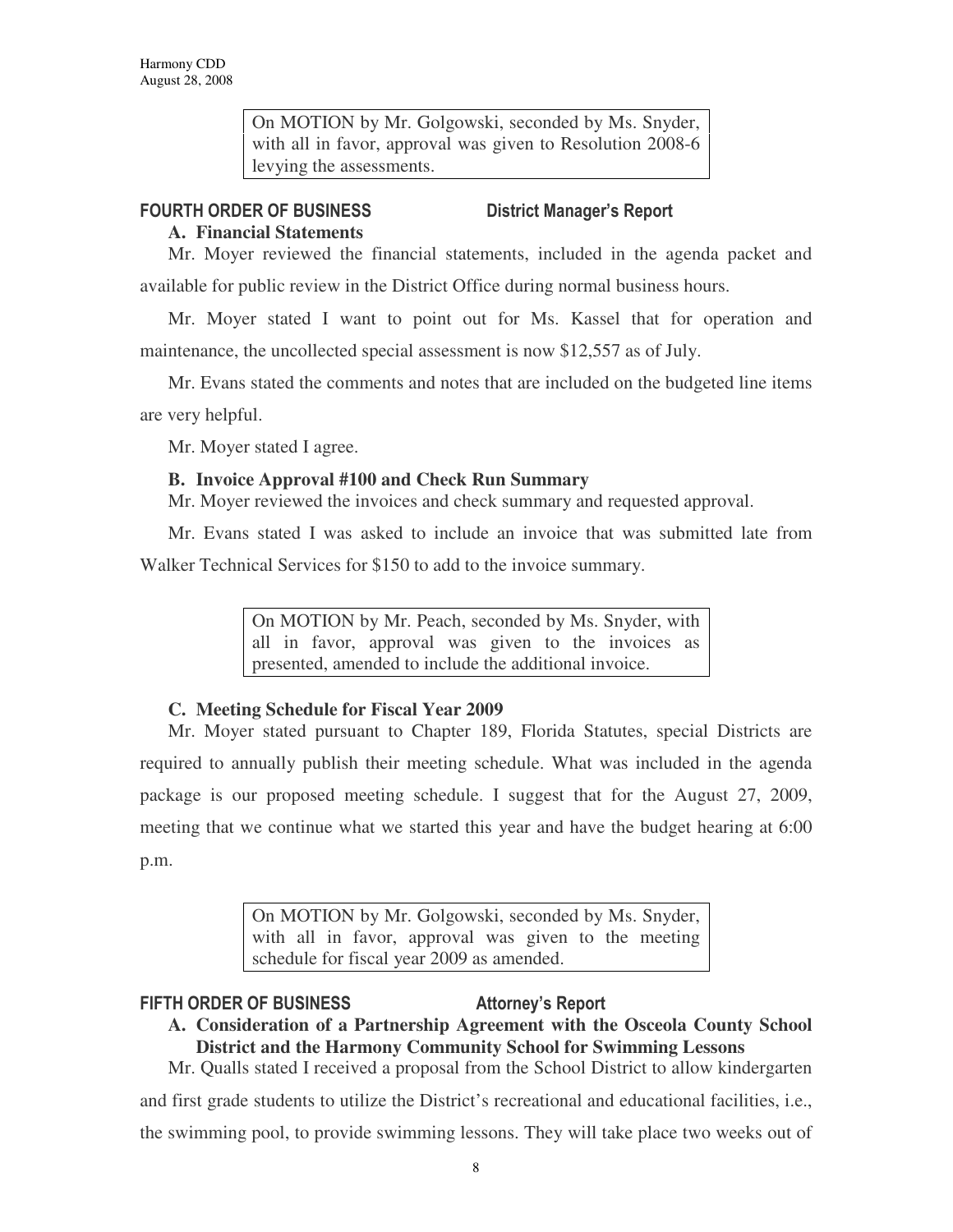the year for kindergarten and two weeks out of the year for first grade for a couple hours each morning during that time period. I drafted an Interlocal Agreement between the Osceola County School District and the Harmony CDD because I think this is a great example of two governments to work together to carry out powers that they both have but to join together to do these things, to save money and related things through economies of scale. I drafted an agreement that I will review. The School Board will be allowed to use the facilities. The School Board will need to indemnify and hold harmless the District, which in no way impairs the sovereign immunity that the District also has. I added an insurance requirement, that the School Board has to provide insurance. The District's duties are to keep facilities available, to keep the pool up to the standards that Florida law requires, which the District is already doing. The School Board duties are to make sure that the lifeguards and other staff that they provide also meet the standards of Florida law for lifeguards and other swimming personnel. There is adequate consideration. The District would be induced to enter into this agreement because of the intrinsic value. Allowing these children to come here and learn how to swim enhances the intrinsic value of the District's facilities. I think that is adequate and sufficient consideration for the District to enter into this agreement. I included a provision that the School Board will provide their pro rata share of the fees for maintenance but after having considered that, I do not think that is necessary legally or from a practical basis. Allowing them to swim in these facilities enhances the intrinsic value of the District's facilities and falls directly inline with the District's single purpose, which is to maintain District infrastructure. If the Board is willing to enter into this agreement, there will need to be some final steps taken. I will need to send the agreement to the legal staff at the School Board who will finalize it. If you are comfortable with the basic tenets, then you can enter into the agreement subject to finalization by your counsel and their counsel.

Mr. Evans stated I think we are very fortunate to have Ms. McKay here tonight.

Ms. Susan McKay stated the School District of Osceola County has an elementary swim program that mandates all kindergarten and first grade students in our schools have swim lessons. These lessons are Red Cross certified swim lessons taught by a water safety instructor that each school has. Harmony has kindergarten and first grade students who have in the past had these lessons at another school. It only seems right that we continue on with this in your community without having to bus them into St. Cloud to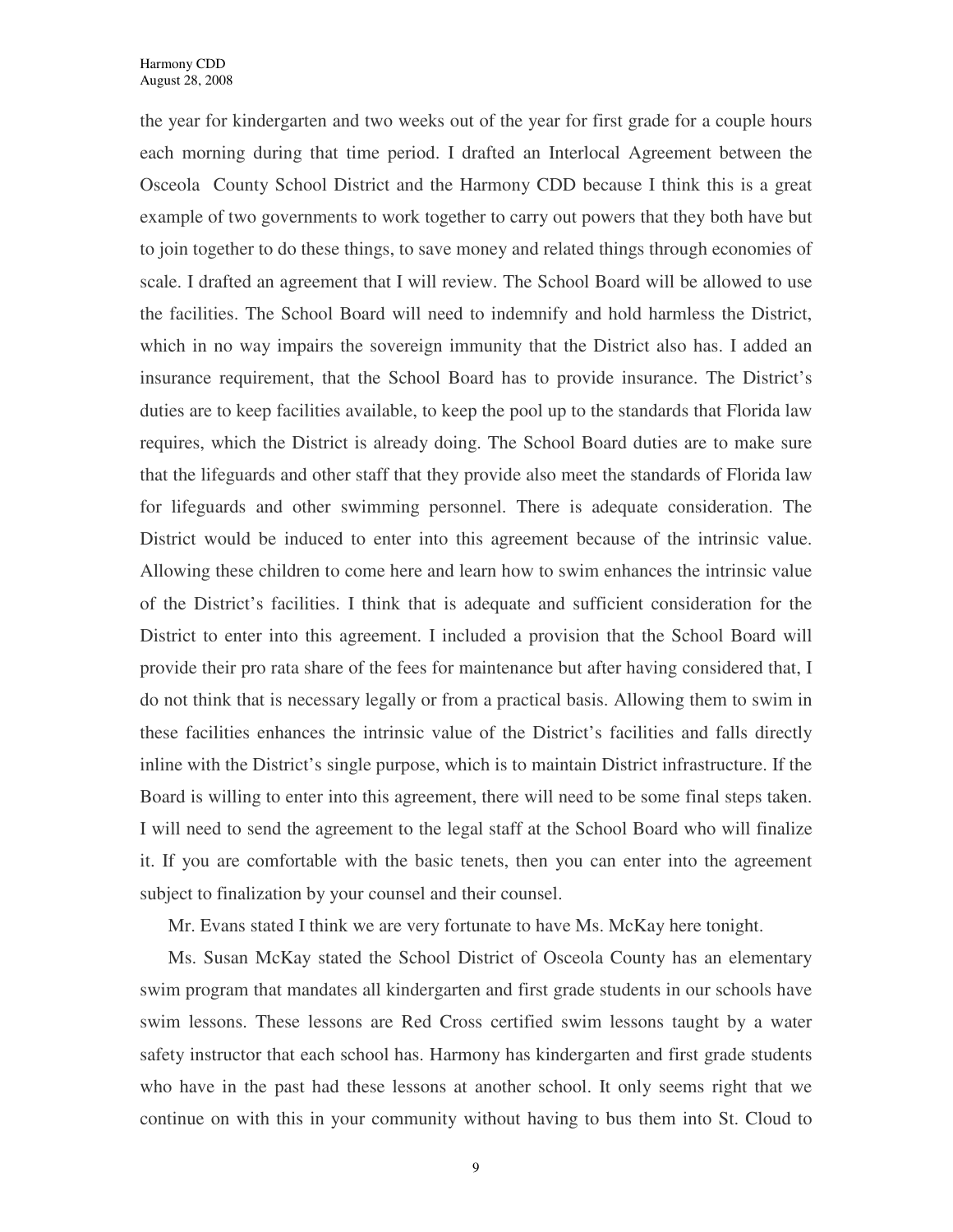have lessons. Each student has the opportunity to take these lessons for 10 days. Kindergarten goes in the Spring for 10 days and the first graders will start shortly. Those first graders had lessons as kindergarten students somewhere else and we are very fortunate that our School Board made this a mandate so every student at every school, kindergarten and first grade, can have these lessons free. As long as the program has been in existence as an optional program, there has never been an incident at any community pool or public/County pool. We are very well staffed at the schools with volunteers in the way of parents and other support staff are certified as WSI aides, who help with the instruction. Many of the first grade teachers get in the water with the children as aides to support the WSI instructor. It is a very good program.

Ms. Snyder asked will the CDD be responsible at all? I assume the School Board would be responsible if anything ever happened and not the CDD.

Ms. McKay responded that is correct. We partner with several different communities: Lakeside at Celebration, Alhambra at Poinciana and Doral Woods in Poinciana, using their community pools. We offer a Certificate of Liability for that agreement where we assume the liability. As Mr. Qualls said, your responsibility is to maintain the pool according to the regulations. Because of the Jessica Lunsford Act, our students cannot mingle with community people during the times that they are swimming. We ask that the community be informed when the lessons are so there is no incident.

Mr. Peach stated we are looking at the hours from 9:00 a.m. to 12:30 p.m. for 10 days. We have a good representation of residents here. I assume you will need the entire pool and there is a second pool available to the residents for that time period. I want to be sure everyone is fine with that.

Ms. McKay stated it is for the safety of the students.

Ms. Kassel asked does that mean the pool closed to residents during that time?

Mr. Evans responded yes. The children of this community are using it.

Ms. McKay stated that is the neat thing about it. The children will be inspired from the lessons they get to continue to use the pool and after that to practice and become interested in swimming as a lifelong skill.

Mr. Evans stated we, as a Board, tried to bring swimming lessons here before and ran into numerous complications because of insurance issues. I think this is a wonderful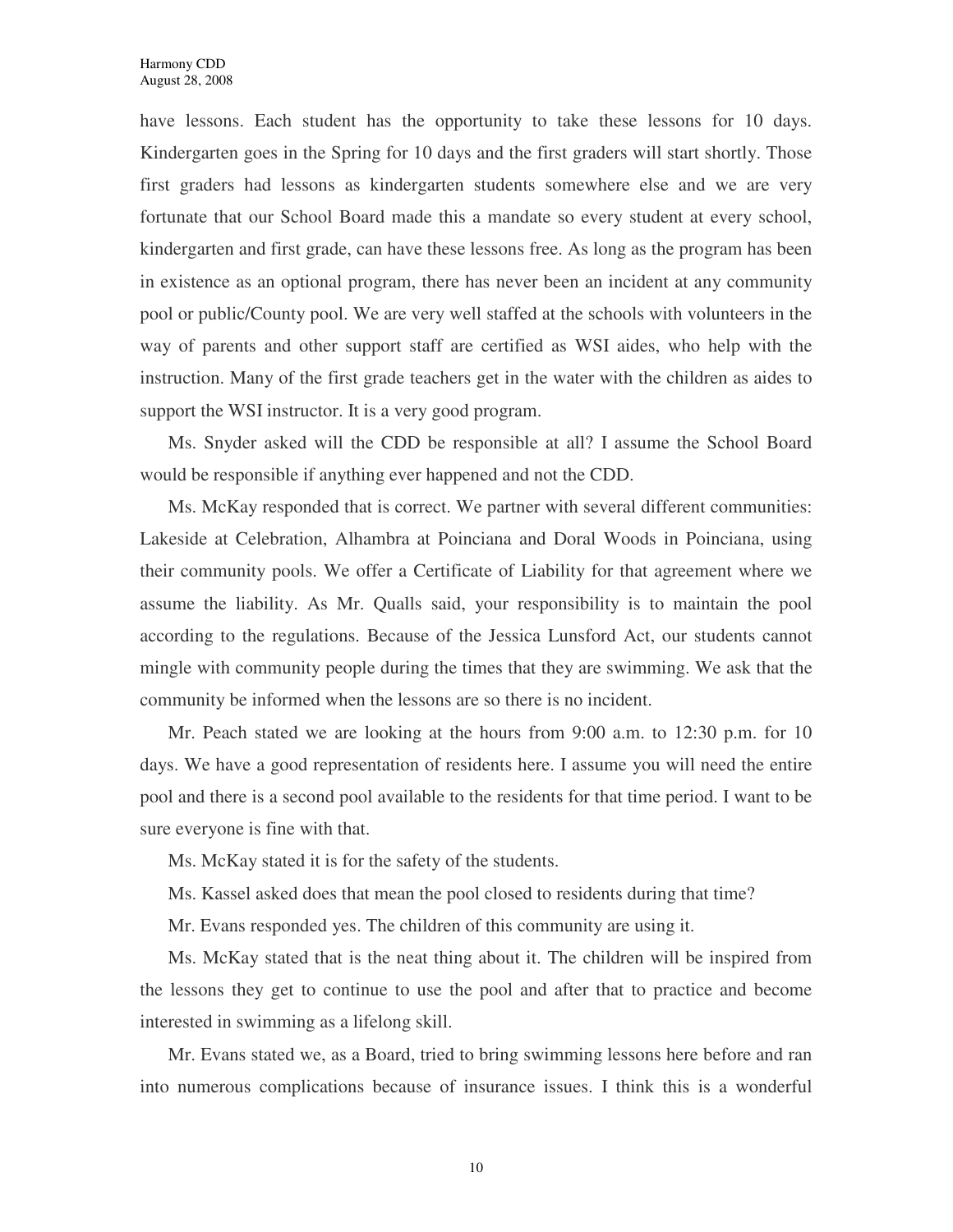alliance to make available and to interface with other local governments to provide these lessons. I think there can be no better utilization of a partnership such as this.

Mr. Schiro asked will it only be for two weeks?

Ms. McKay responded yes, in the Fall and in the Spring. The Harmony school staff have proposed the dates of September 22 through October 3. The agreement said 9:00 a.m. to 12:30 p.m. and they will probably be gone before then. In the Spring, there will be 10 days for the kindergarten students.

Ms. Snyder asked why is it only kindergarten and first grade? I think it sounds like a wonderful program. Maybe it should be all the other grades, too.

Ms. McKay responded I am in total agreement. We have made a start. For 20 years, up until the last two years, it was an optional program. The principal had the discretion whether or not to send their children and it was funded totally by the school. The wellness policy gave us the opportunity to propose it as a mandate for kindergarten and first grade with it being funded by the School Board. We are pushing toward more involvement but at this point in time, we are elated to have kindergarten and first grade totally mandated.

Mr. Evans asked are you open to expanding the program?

Ms. McKay responded yes. It is not to say that perhaps the physical education curriculum at the Harmony Community School, with the support of the community could expand it on their own as an optional part of their physical education curriculum for all students. Just because it is mandated and funded by the School Board for kindergarten and first grade, that just means the principals have no choice and it must be in the curriculum. It does not mean it cannot be expanded school by school depending on what the community and the school want.

A resident asked are both pools going to be out of service?

Ms. McKay responded we want to use the main pool at the Swim Club.

The resident asked do you have three classes of kindergarten children of 30 each and each one goes for an hour?

Ms. McKay responded each school does it differently because they do their own scheduling, but the lessons are in 45-minute segments. One class comes over shuttled by the bus. Those students have their lessons. The bus goes back and picks up another class and brings them off and takes the class that just finished back to the school. There are six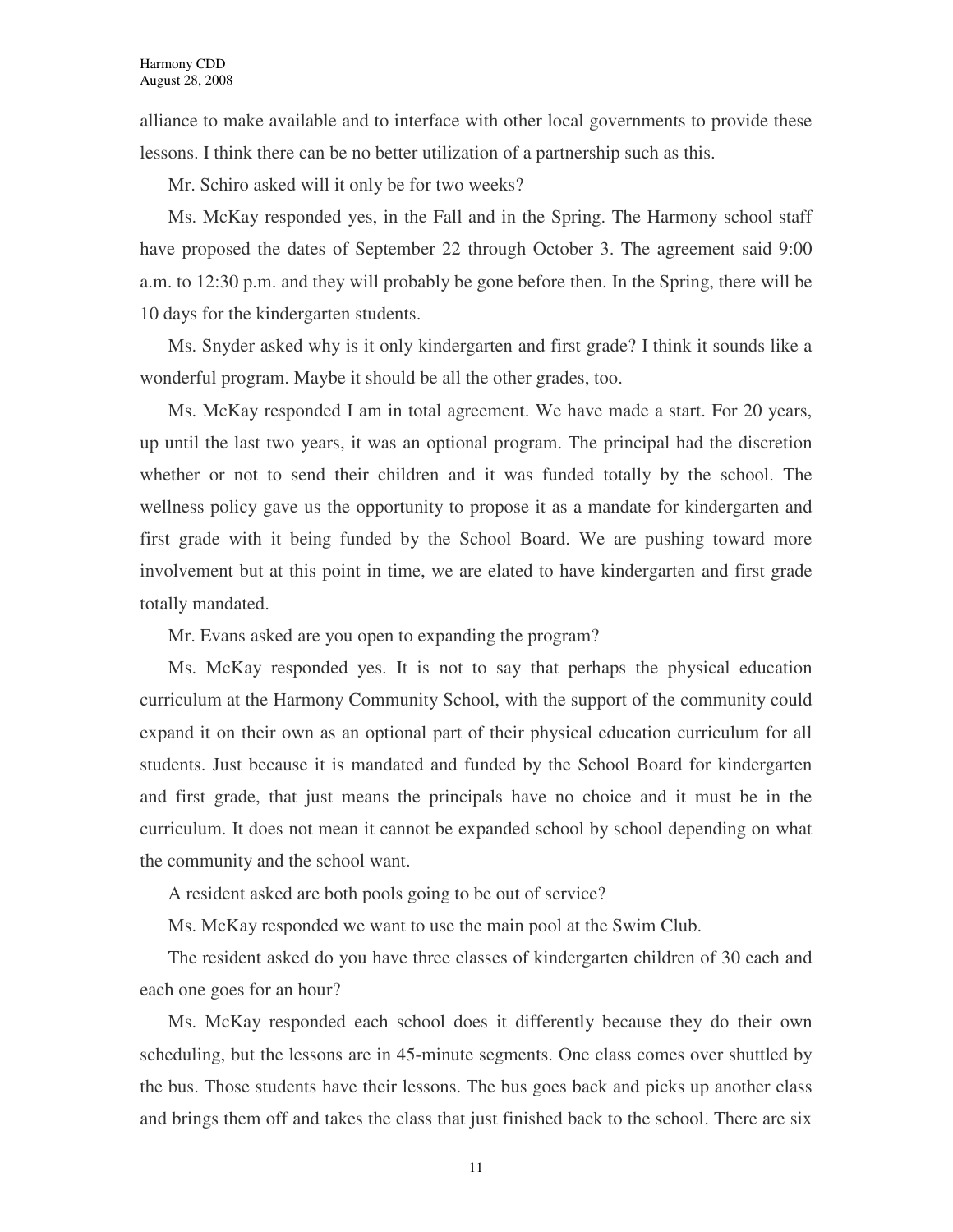first grades at Harmony Community School, so the 45-minute time limit indicates those lessons are over by 11:45 a.m. The WSI instructor can only instruct so many kids at a time.

A resident asked does the community pool have adequate facilities for that many students to use, such as changing rooms and places to store their clothes during the lessons?

Ms. McKay responded generally how it works in other communities that have similar facilities is the students wear their swimsuits to school under their clothes and they either change here if they want to or most of them go back to the school and change there after the lessons. They have a bag for their clothes around the pool area during lessons, and I see that working the same way here.

Mr. Marks asked in the spirit of no contact with the outside community, who will let them in the pool?

Ms. McKay responded the contact that will be named by the CDD and the water safety instructor will work that out. A person who is not a School District employee who has not been screened cannot interact with the students and come into the pool area.

A Resident stated Ms. Mack is one of the teachers and she lives here.

Mr. Evans asked what about Paragraph 1.6, the last portion.

Mr. Qualls responded that is out.

Mr. Evans asked what about Section 2.3.1?

Mr. Qualls responded that is out.

Mr. Evans stated Section 4.2, full force and effect until June 30, 2008. I would redraft it so that the date is the effective date. It will run on an annual term to give them that oneyear cycle.

Mr. Quall stated there is something in the School District language that there is a requirement for this specific date.

Mr. John McKay stated it is based on the fiscal year.

Mr. Qualls stated we will make it through June 30, 2009, once it is effective.

Mr. McKay stated include a clause that it is renewable automatically on a yearly basis.

Mr. Qualls stated that is the clause. It is renewable and either party can cancel with 90 days' notice. It renews automatically.

12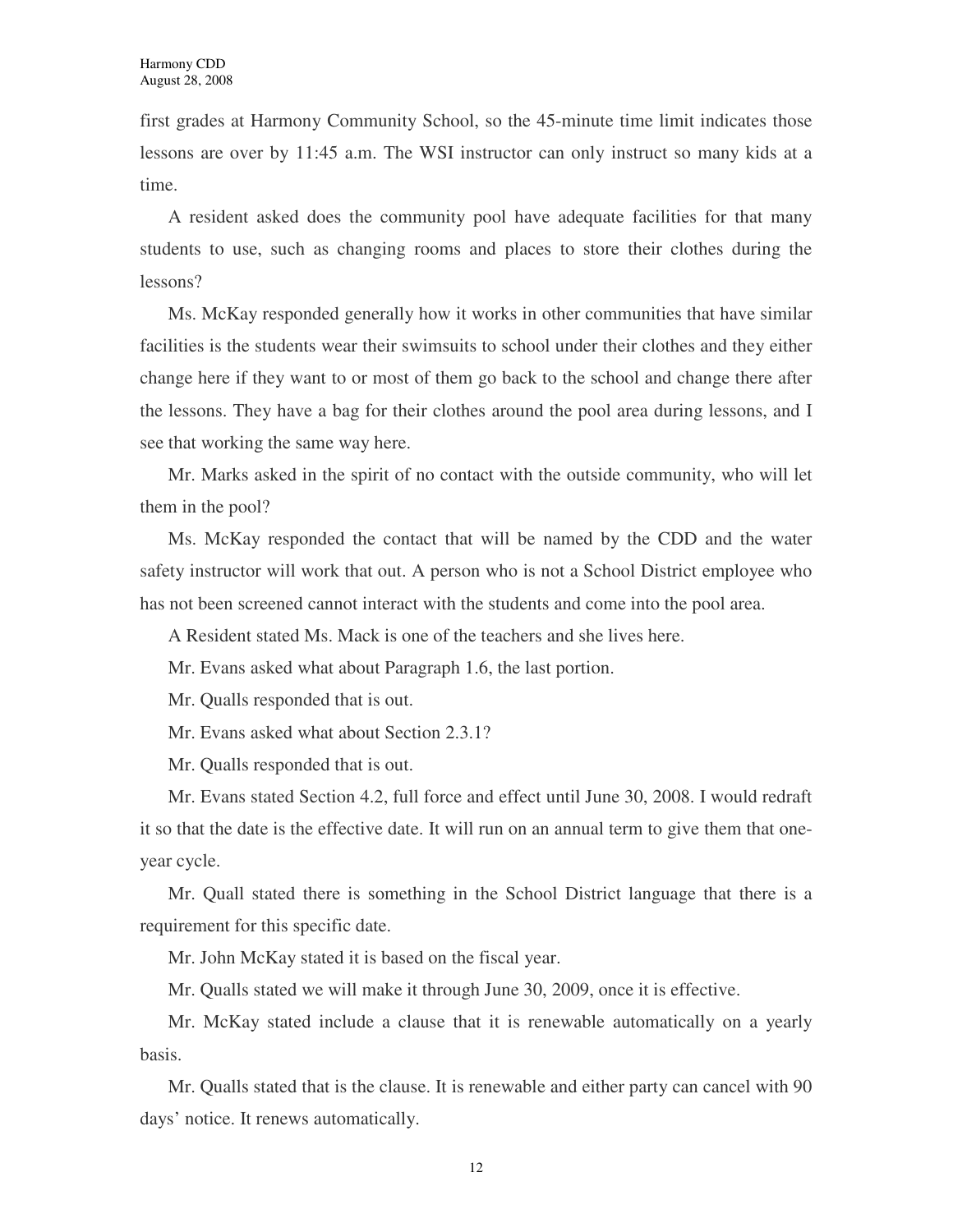Mr. McKay stated it is on the fiscal year for funding the swim program.

Mr. Evans stated I want to address a waiver of policy, Section 7.3, for the damage deposit. I would like to waive that deposit for other governmental bodies for organized public activities.

Mr. Qualls stated there is a rule in place on how to reserve the facility if the School District follows that. I will put some language to that effect in the contract. That will help the community be aware of when the pool is being used and to plan accordingly, and it falls inline with the District's policy.

Ms. McKay asked will you have a contact person that our physical education person can contact?

Mr. Qualls responded yes, we will put that in the contract.

Mr. Evans stated once you know the dates, we will publicize it and there will be restricted access during that time for the mutual safety and welfare of the participants. I would request approval of this agreement subject to revisions by counsel, authorizing the Chairman to execute upon acceptance by the School Board.

> On MOTION by Ms. Snyder, seconded by Mr. Peach, with all in favor the Interlocal Agreement with the Osceola County School Board regarding swimming lessons at the Swim Club was approved, subject to final revisions and review by District Counsel, and the Chairman was authorized to execute upon acceptance by the Osceola County School Board.

Ms. McKay stated you can communicate to me through Ms. Wright since she has my email and contact information. That agreement can be forwarded to me and I will forward it to the School Board.

Mr. Qualls stated yes, we will get this to you very shortly.

## **B. Discussion of Final Harmony Community Development District Parks and Recreation Facilities Policy**

Mr. Qualls stated the time limitations have been complied with relative to the rulemaking procedures. The Statutory rulemaking requirements have been met. The rules were adopted at last month's meeting. I included the adopted version of the new rules related to the recreational and park facilities within the District. The next step is to sign and certify and promulgate the final adopted version. There is no requirement that these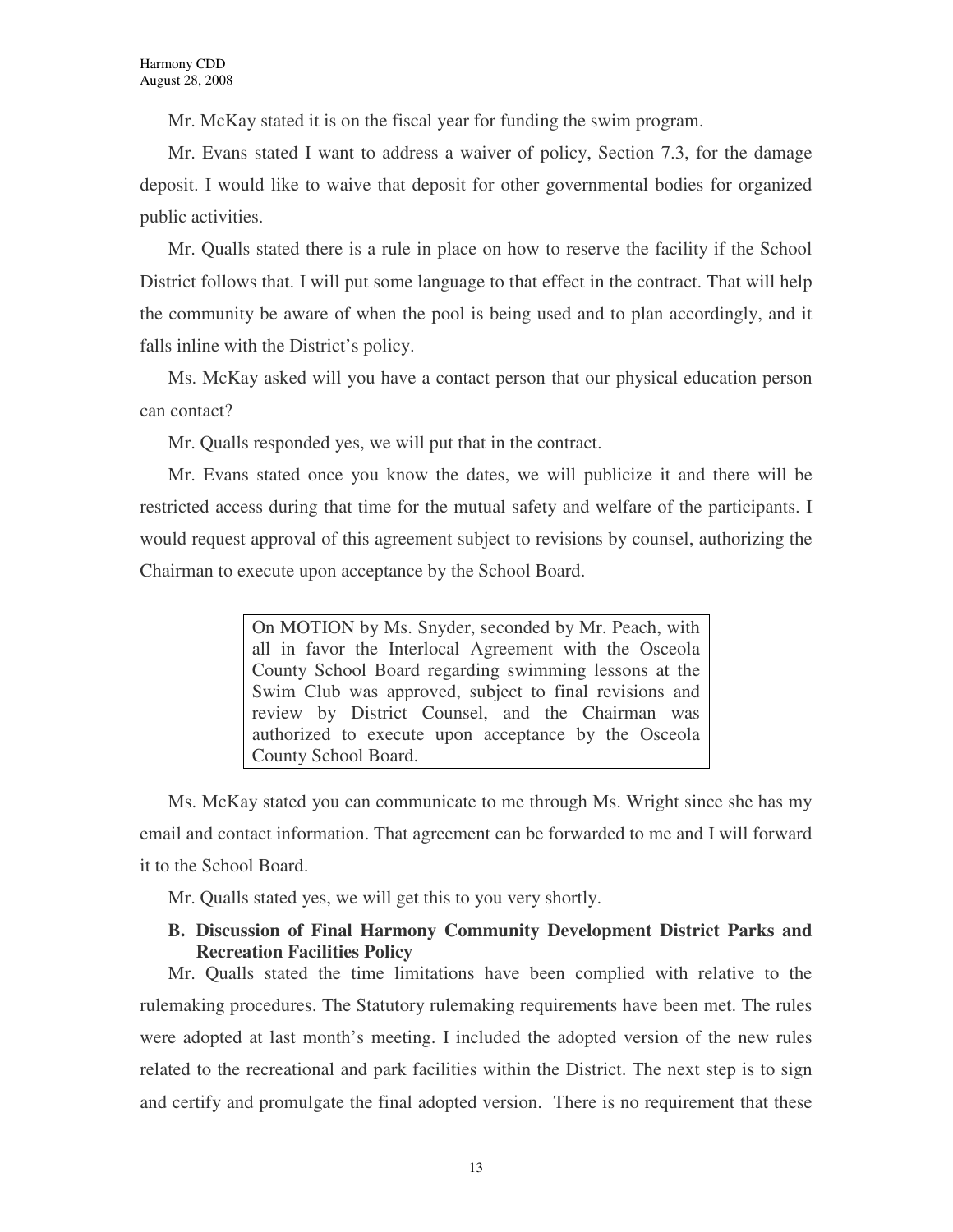be forwarded to any State agencies. They can be posted on the website for the community's use. There is no action that needs to be taken at this time.

Mr. Evans asked do we need to add a provision to Section 7.3 that the District can waive damage deposits for other governmental agencies for organized public activities? Or is that a given?

Mr. Qualls responded it is not a given, but it is a policy that makes sense. In order to amend the rules, you have to go through the process we just concluded. We do not need it. I suggest we wait for a year and see how these work before we go through the rulemaking process again.

#### SIXTH ORDER OF BUSINESS Engineer's Report

Mr. Boyd stated at the next meeting, I will be able to make an extended presentation on the function of the drainage system if the Board is interested.

### SEVENTH ORDER OF BUSINESS Developer's Report

Mr. Haskett stated I distributed a proposal from Wired for Tomorrow for security cameras at the Swim Club. It is the same cameras and system that was installed at Ashley Park, which are functioning quite well. The proposal is for \$4,505, which is a savings of a little over \$300 for the cameras at Ashley Park.

Mr. Peach asked did we include that in the budget?

Mr. Evans responded it will be a capital improvement.

Ms. Snyder asked can we use the same computer system as Ashley Park?

Mr. Haskett responded it is a DVR that has its own internal hard drive, and it is a stand-alone unit. It is the same for high resolution, color cameras that have night vision. They work quite well and come in handy with aiding the sheriff's department with some incidents we had recently.

> On MOTION by Mr. Golgowski, seconded by Mr. Peach, with all in favor, approval was given to Wired for tomorrow proposal for security cameras for the Swim Club in the amount of \$4,505 paid for from the capital improvement budget.

### EIGHTH ORDER OF BUSINESS Monthly Boat Report

Mr. Golgowski reviewed the monthly boat report as contained in the agenda package,

which is available for public review in the District Office during normal business hours.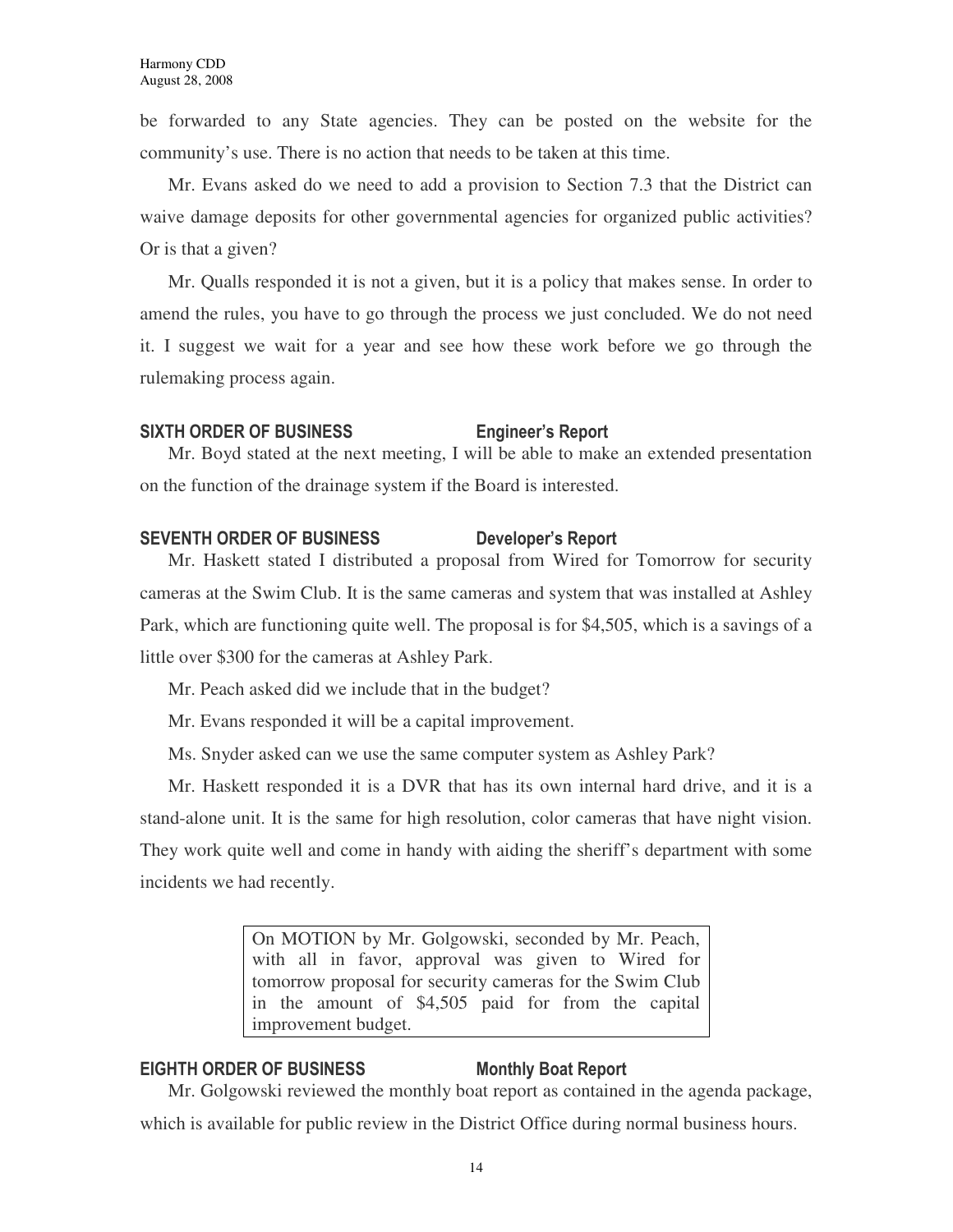#### NINTH ORDER OF BUSINESS Supervisor Requests

Ms. Snyder stated I have a question on something that was brought up last month regarding the pool: the umbrellas, the tile grout and the vacuuming. Did someone check to see if that was completed or if they were doing what they were supposed to be doing?

Mr. Haskett responded many of the problems are because it is an outdoor pool. Maintenance has been up to standards. The pool company does a good job, but they do face the outdoor elements. To help them out, the two planters with the bird of paradise next to the pool edge, we put in a large stone in the planters to keep sand and dirt from blowing out of the planter and into the pool. That will hopefully resolve some of that. The tile maintenance and other maintenance items will be done in the next few weeks. It is the busy season and the rains from the recent tropical storm slowed them down some, but the work will be done and I think everyone will be pleased with the maintained standards we have at the pools.

Mr. Evans stated regarding the umbrellas, I asked Mr. Haskett to look into some permanent shade structures at the pool because I think it will be a tremendous benefit to everyone and it will be lower maintenance than trying to keep up with the umbrellas that get torn and damaged. Hopefully at the next meeting he will have some ideas and costs of what will be involved in putting up permanent shade structures.

Ms. Snyder stated that is wonderful.

Mr. Golgowski stated an item was raised at the last meeting regarding a proposal to place memorials in some of the District parks. There were some concerns about standardization of the memorials and the way it would be handled. The developer was directed to come up with something to address that. We prepared a draft policy for your consideration that is included in the agenda. It includes two options for those who want to provide a memorial. One is to use a centralized location for a cash donation and a plaque inscribed as approved by the District at the request of the donor with the wording provided by the donor. That will be a standard area everyone can contribute to. A second option is to purchase a park "accessory" and have that serve as the memorial. As proposed, they will be standard park accessories, such as benches, trees, trail markers, picnic tables, recycling containers, a trail map kiosk or a trail bench. There is a list in the proposal. These are all standard item purchases that are now in the parks or will be in the parks. Once purchased, they will become District property, owned and maintained by the District. If the plaque is lost or damaged, it will be replaced at the donor's cost. We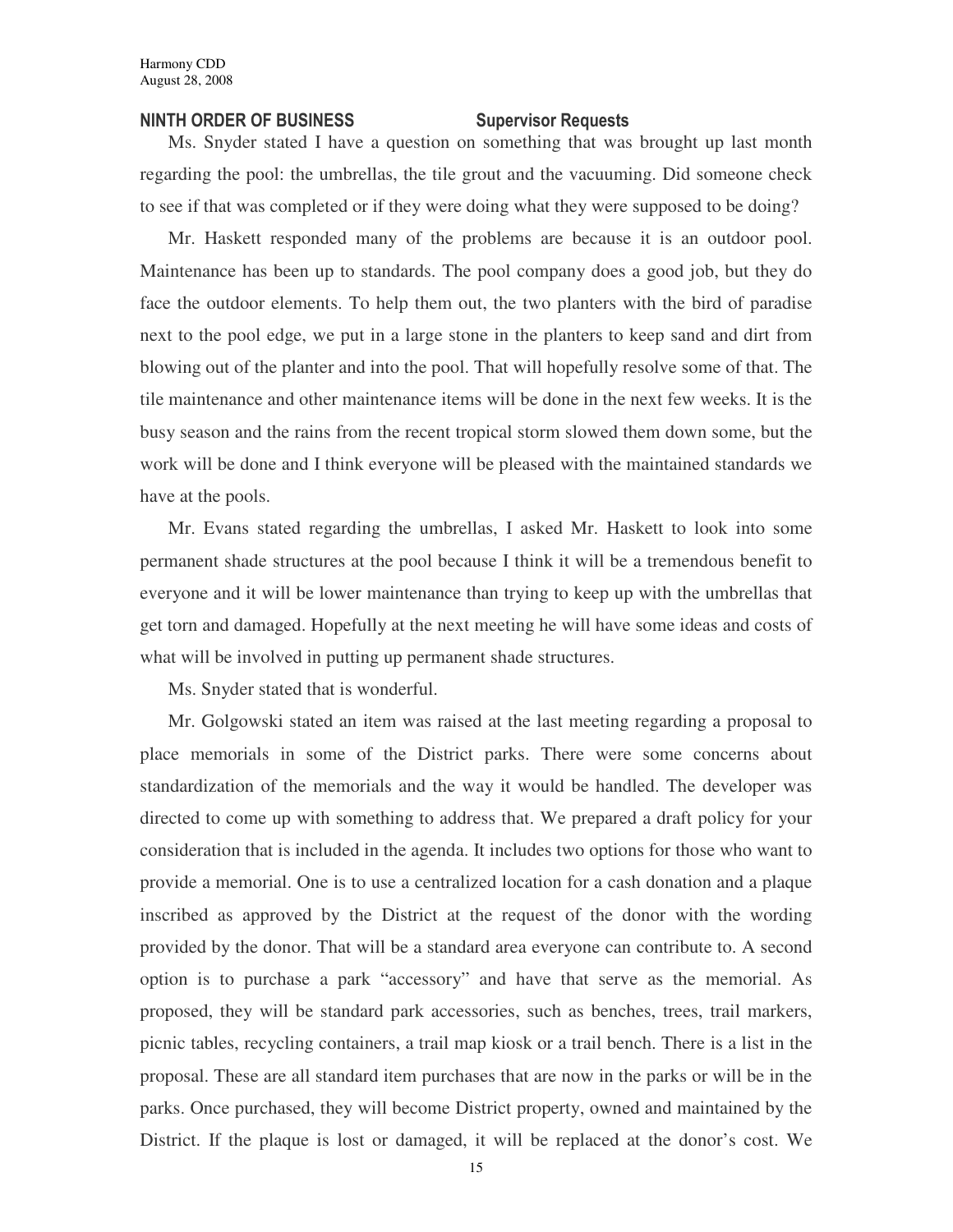anticipate that they will be bronze or something durable for outdoor use, not plastic. That is the proposed policy in summary.

Mr. Peach stated at the last meeting, the discussion came down to the contribution to the CDD and allowing the CDD to make the selection in terms of what it is and where it is in regard to the central location for the plaques. The concern I have is having multiple choices on being able to select what it is may mean that we end up with extra picnic tables that we cannot find a place for, rather than making the decision as the money comes in. I think the concern that was expressed at the last meeting is that we will end up with items all over the community and we will lose control. At one time, the CDD had an art budget that appropriately could receive these kinds of contributions and then the CDD can make the decision on what is necessary.

Mr. Evans stated it appears that there are several options. You can make a cash donation to go into a fund to do things, such as artwork elements. That is the central plaque acknowledgment. The others are specific items. In the event that there is not a need for an additional picnic table because there is no need for it, it is still at the discretion of the District. I am sure the donor would be amenable to choose another item, but this affords them an opportunity. It is still under the total control of the District but it affords that vehicle of an expression of a memorial in various sizes, types, costs and formations. Based on what is proposed and that the District will be receiving funds in this manner, do we need to draft a policy?

Mr. Qualls responded not necessarily. You can have written policies. I think it is desirable to do that so that everyone knows what the policy is. The District has the express authority to receive gifts and to do with those gifts whatever the donor wants done with them in accordance with the policy. I recommend using what Mr. Golgowski has done and turning that into a policy and bringing it back to the Board for consideration.

Ms. Snyder stated I personally think it would be nice to allow the donor to choose. I have seen it in other places where it does not get out of hand. I like the fact that the CDD can approve or disapprove of what it is; for example, if we have too many picnic tables, they can choose a tree or a bench. I like the idea. I do not think it has to get out of hand like was described last month.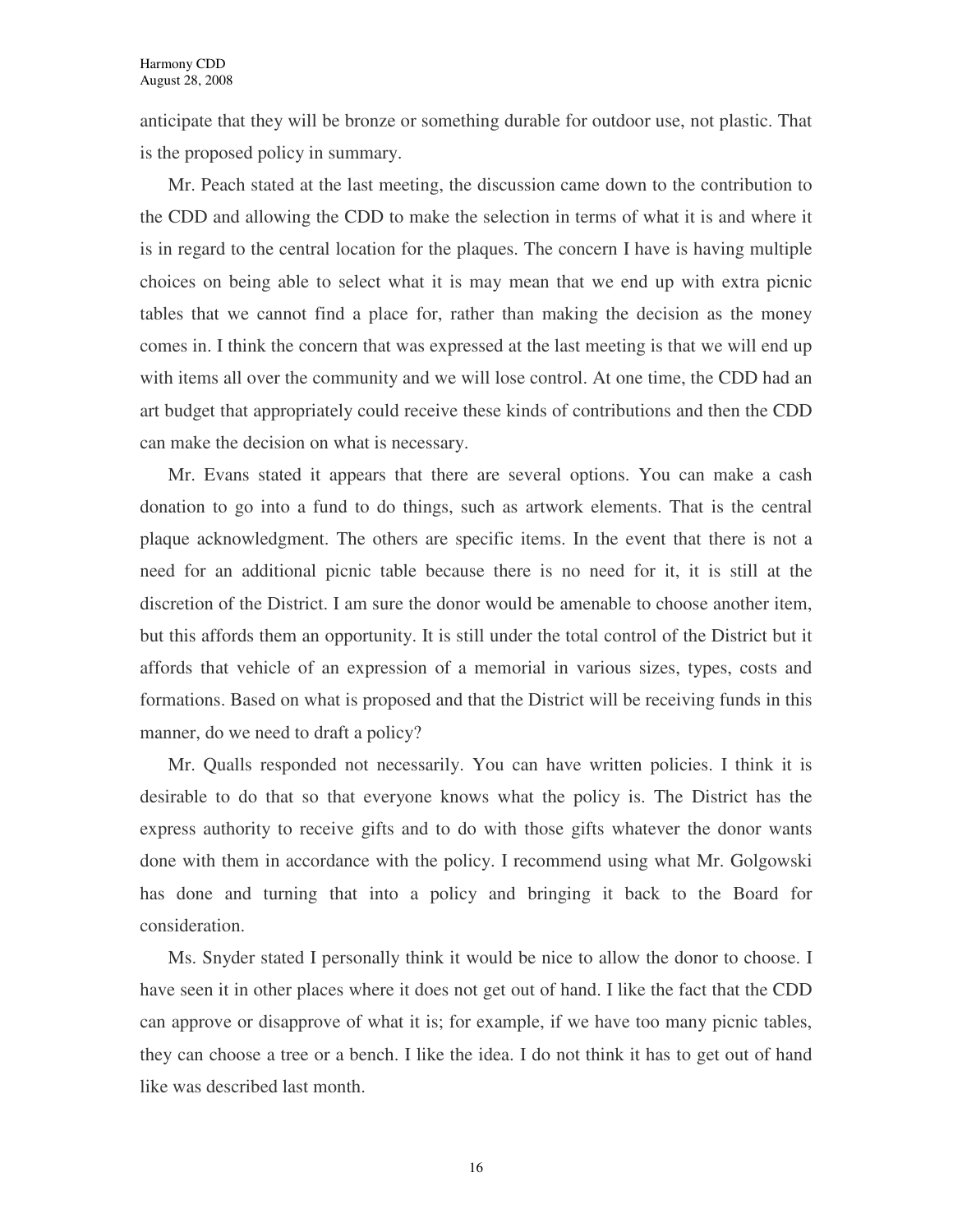Mr. Evans asked is it the Board's opinion to continue to move forward with this type of policy?

The Board replied in the affirmative.

Mr. Evans stated with that, I will direct Mr. Qualls to draft this and put it in the form of a policy so that we can administer the policy but later adopt it so that it is part of the official record in our policy manual.

Mr. Golgowski stated these policies are very common and this one was lifted from another public source. This policy to memorial placement seems to be a tested approach around the county and it has worked.

#### TENTH ORDER OF BUSINESS Audience Comments

Ms. Kassel asked in terms of the District parks and recreational policy, how will that be publicized to residents so they know there is a new set of policies? I know it is on the website but how will they even know it is on the website and that it is new?

Mr. Evans responded we are trying to reduce the number of mailings while still keeping everyone informed.

Ms. Gina McGinnis stated put it in the Harmony Notes and direct them to the website.

Mr. Evans stated that will work, especially with the news about the memorial opportunity and the swim classes. We can have an article in the Harmony Notes.

Mr. Haskett stated we can also send an e-blast. Each park has a community bulletin and we will place the information on those, also.

Ms. Kassel stated once they are on the website, for a week or two, you could place a sign at the traffic circles to direct people to the website. Not everyone gets the paper or reads the newspaper so they are not aware of these rules that they need to abide by. Please explain the process that we are now following for deposits for boat use or what it is going to be.

Mr. Qualls stated for boat use, users will have the option to give a check to the District office for \$250, which will be returned if there is no damage, or it will be utilized to cover any damage. You also have the option of giving the District office a valid credit card and a copy of your identification. In the case of any damage, you will be giving permission to the District to use that credit card to reimburse whoever fixes the boat.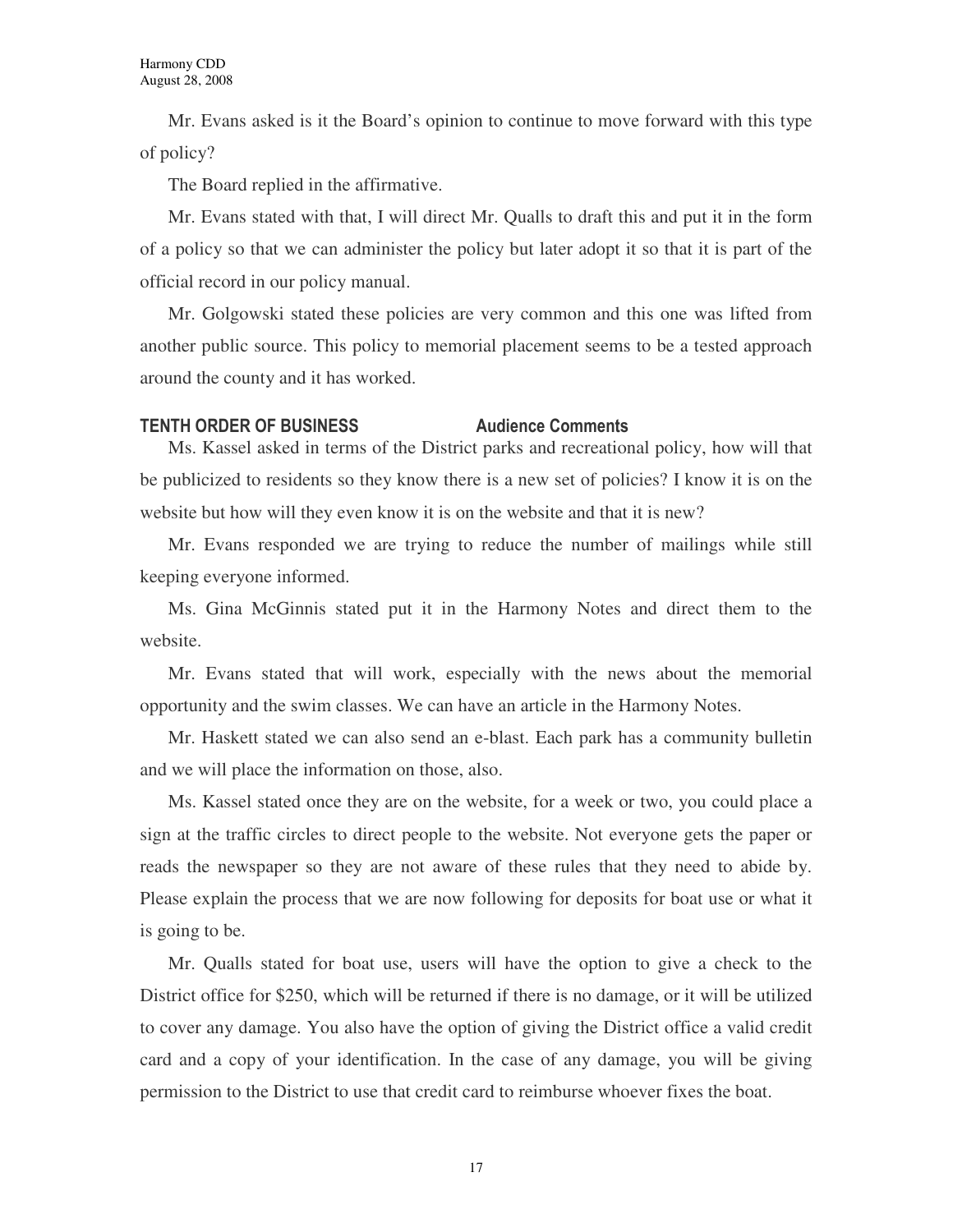Mr. Evans asked can you do this as a one-time event? For someone who uses the boat on a regular basis, can you keep the credit card on file?

Mr. Moyer responded yes.

Ms. Kassel asked is that administered solely through Thomas Belieff?

Mr. Evans responded the District Manager needs to receive credit card information.

Mr. Qualls stated the rules are clear that the District office receives the security deposit or the credit card information.

Ms. Kassel asked how does that work if I want to go out on Sunday and use the boat for an hour or two? Do we call Mr. Belieff? We need to know the process.

Mr. Qualls responded yes, Section 2.3 outlines the process.

Mr. Schiro asked where do you go to give that information, the welcome center or some other location?

Mr. Qualls responded you have to send it and make sure it is received by the District office, address and phone number of which are contained in the rules.

Mr. Schiro asked is that in Celebration?

Mr. Moyer responded yes.

Mr. Schiro asked do I have to drive to Celebration?

Mr. Qualls responded there is a phone number and I am sure there are other means of getting information to places other than where you live.

Mr. Schiro asked can we provide a credit card number over the phone?

Mr. Qualls responded no, we need a copy of the credit card and a copy of the identification. You can mail it or scan and email it.

Mr. LeMenager asked all this is to use the boats? You have to send something by wire or fax to Celebration? That does not sound like a practical solution.

Mr. Evans responded what prompted this is we incurred some damage to the boats and there was an outcry for how do we collect for damages. After a lot of discussion we implemented a damage deposit. If a resident uses the boat frequently, you just make a security deposit one time and leave it on file. It is not collected for each time you use the boat.

Mr. Schiro asked how do you prove who did what damage?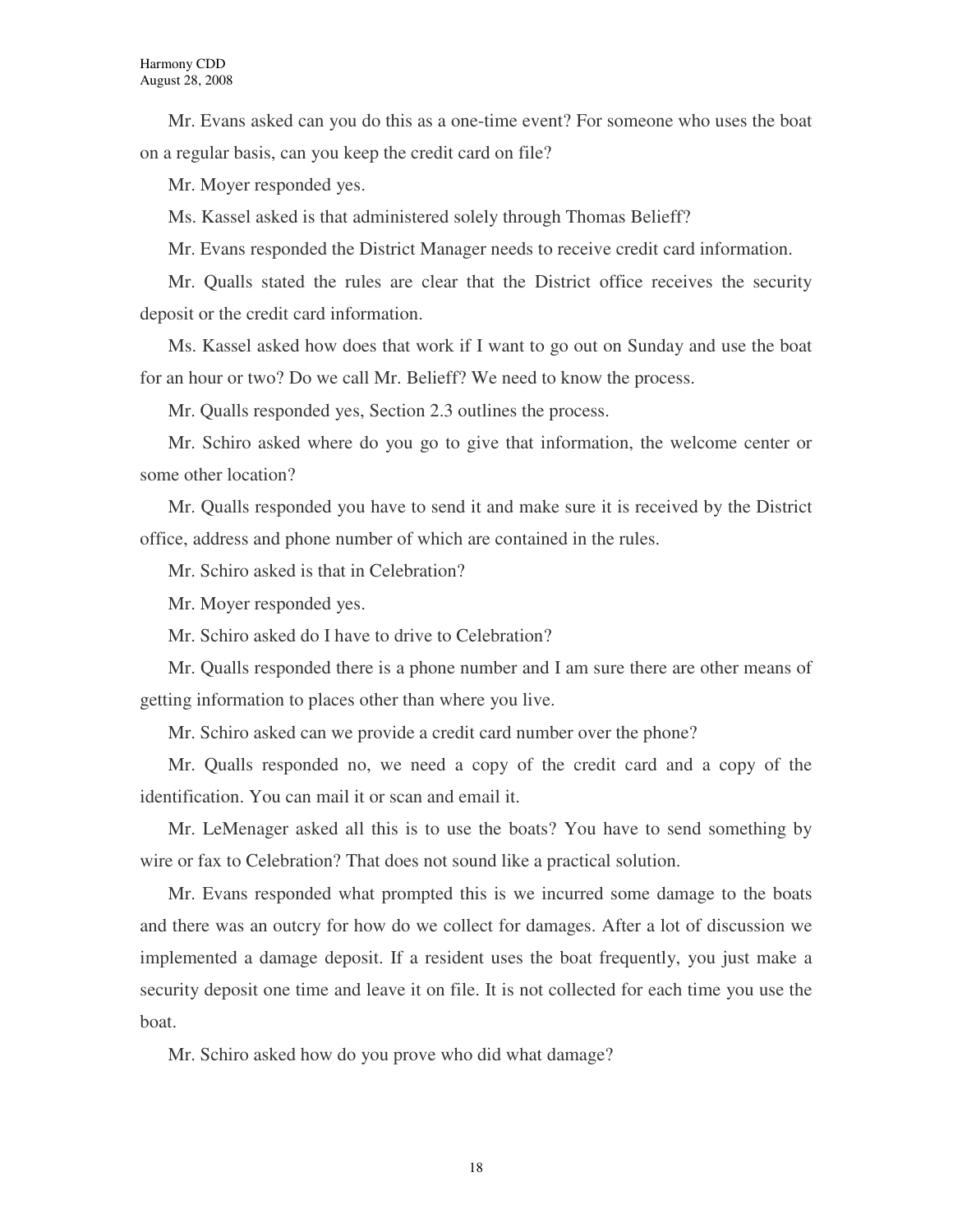Mr. Evans stated the problem we had before was we incurred damages that were hard to prove who did them. We are looking at implementing a stricter review policy prior and after use of the boats.

Mr. Qualls stated the idea is the same as when you rent a car. You inspect it prior to use and it gets inspected when you turn it back in.

A resident stated that means you need someone to check it when they leave and when they bring it back.

Mr. Qualls stated that is correct.

Mr. Evans stated you cannot charge someone for something you cannot prove.

The resident asked how will you manage that? Someone checks out the boat and does he wait until they bring the boat back, which could be one to three hours?

Mr. Evans responded if you know they did the damage, we have some recourse. We would like to have someone here to inspect the boats when they leave and when they return. It is what we can do for the moment. There may be some damage that you cannot find who did it.

Mr. Schiro stated say the boat is scheduled to come back at 2:00 p.m.. You return the boat and walk off, and Mr. Belieff is not there. Does that mean you are no longer responsible?

Mr. Evans responded that is not what I said. We are trying to implement a policy that gives us the ability to recover damages if we know who did the damages.

The resident stated the policy cannot be enforced if someone is not there to inspect the boat.

Mr. Evans stated that is correct, unless you have actual knowledge of when the damage occurred. There may be some gaps and we will have that risk. We are trying to enhance the process.

The Resident asked what happens if someone took the boat and crashed it before I come and take it out?

Mr. Quall responded before the boat is taken out, users are to inspect the boat and outline any existing damage. It is the same as you do with a rental car. You walk around the car and point out existing damage.

Ms. Kassel stated I think that is something we have to think more about and figure out how we are going to deal with it. Is it possible to have only adults over 21 pool hours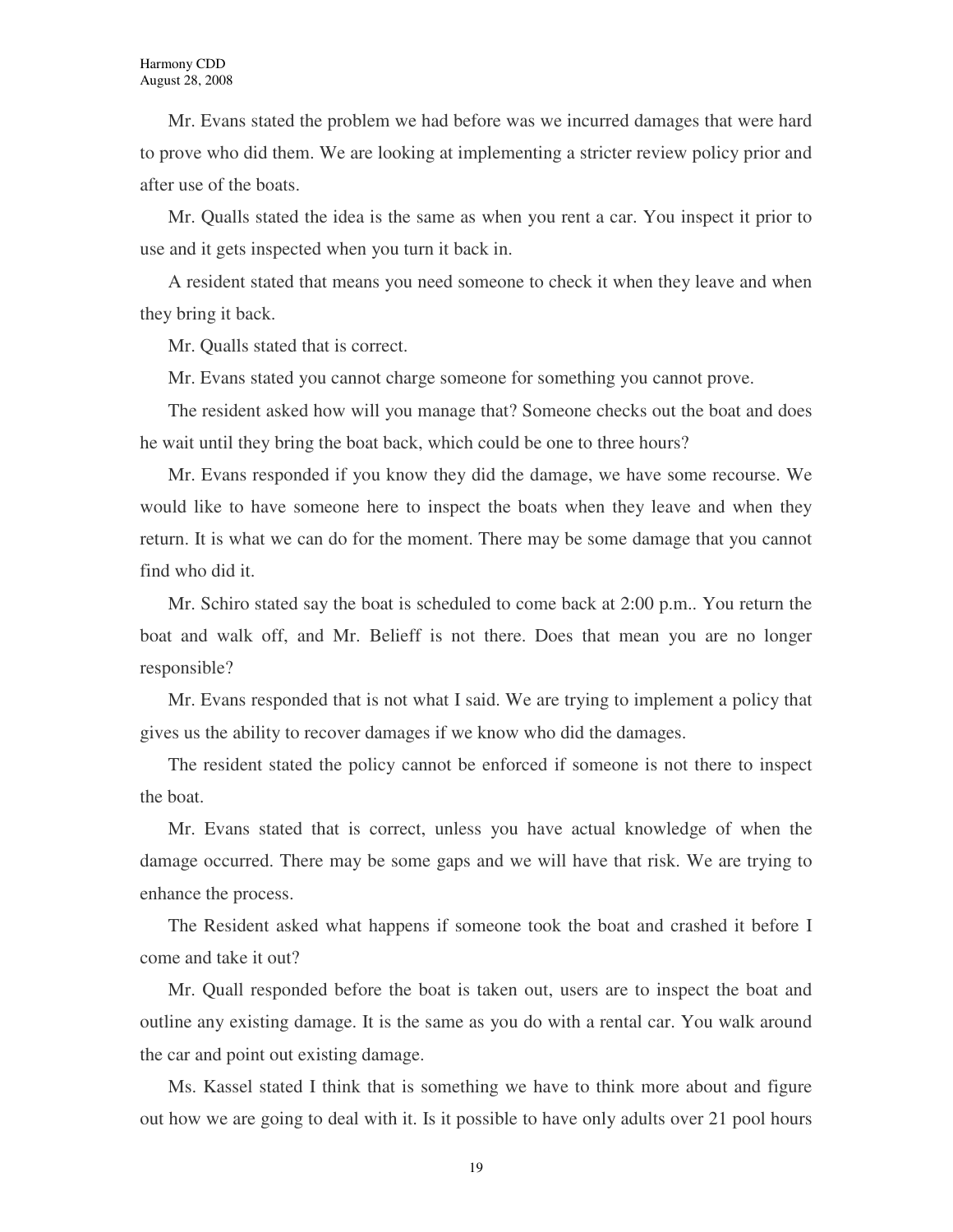in the evening? The pool is lit inside the pool and many people cannot use the pool during the day but might like to until 10:00 p.m. There are no residents near the swim club so there is no one to disturb. Can we have evening pool hours for adults over 21?

Mr. Evans responded that gets back to an enforcement issue.

Mr. Haskett stated the pool is not lit for nighttime swimming pursuant to the Health Department standards. It was never intended to be a nighttime pool. The lights that you see in the water are for safety purposes, not swimming purposes.

Mr. Schiro stated I think it is a good idea and you should not just dismiss it out of hand. Can you add a light?

Mr. Moyer responded we have looked at this for another community and it is pretty intensive the amount of light you need to have in a pool at night.

Mr. LeMenager stated we came here from Artisan Park in Celebration and that was a problem. To meet Florida regulations, you effectively need stadium lights to have it open in the evening. It is hard to maintain the dark sky policy with stadium lights.

A Resident stated they are also quite tall and very expensive.

Ms. Kassel stated I want to make a couple comments on the memorial proposal. The whole genesis was because we wanted to have something to remind us of a member of our community, Judy, who passed away a little over a month ago. She spent a lot of time at the dog park sitting on the benches, especially at the last part of her life. We thought that the dog park can use more benches and people are often standing around because there is not much space to sit, especially seating that is in the shade. We thought this was good idea. It would remind us of her and it would be an added facility to the community. A bench is \$1,200 and it will not be very common because it is not cheap. The impetus for doing something like a picnic table or a bench will come from a personal relationship that the residents had with that person, who see the need for an amenity somewhere. To address Mr. Peach's concern, I do not think there will be too many of one type of thing in places where they are not necessary because it will be motivated by the thought that we can use something in this area, in addition to it being a memorial. The idea behind the plaque was, like you see in many public parks and other public places, it will be a small plaque on the back of the bench that will simply say "in memory of," their name, "dear friend and neighbor" with the date and the year. No one could take offense to that. When people come to use the park, they will not forget that it was that person that they will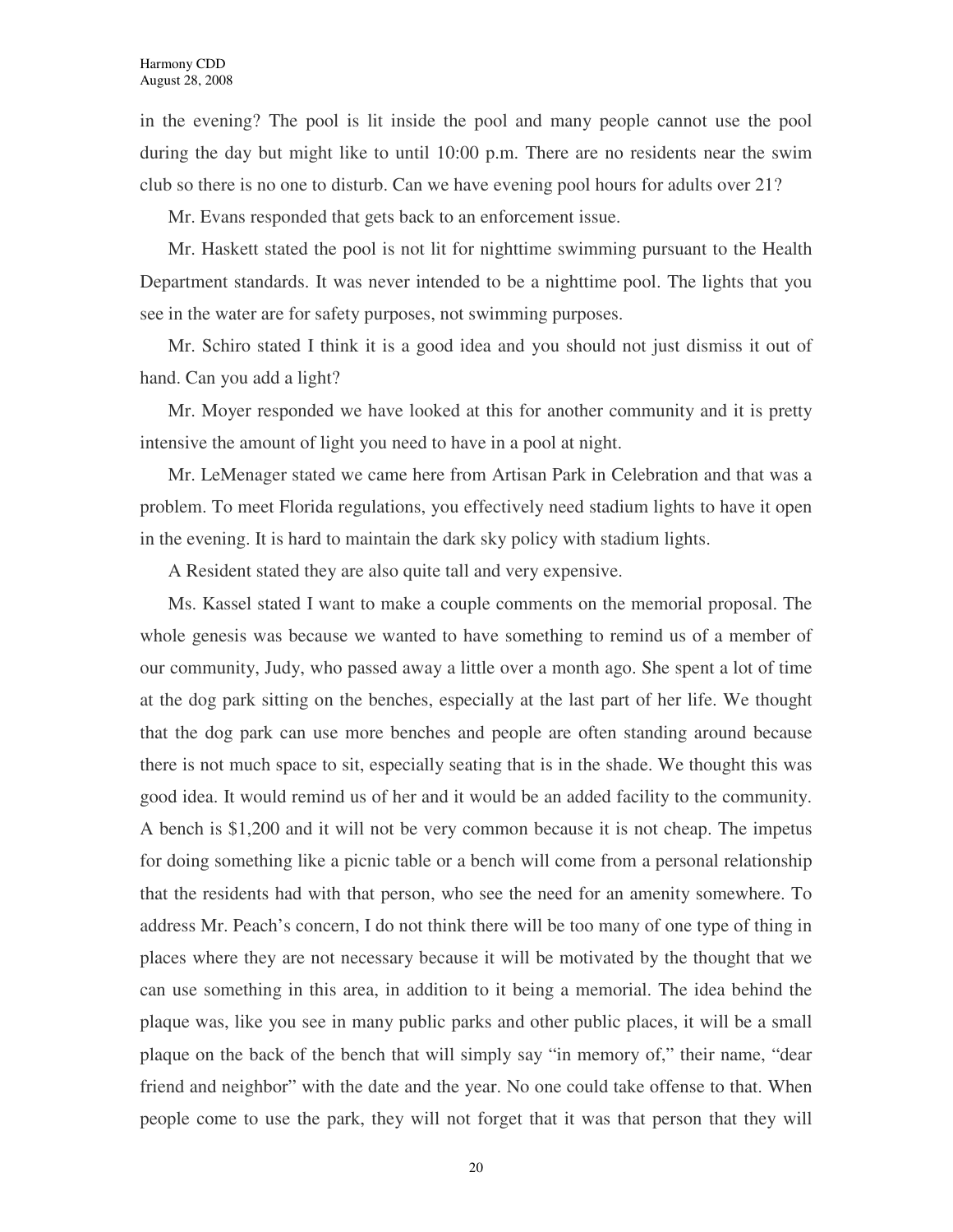remember through that bench. It will be affixed to the benches or riveted on so that it will not go anywhere and it will not need any maintenance. If you can clarify in the policy, are you saying this plaque will be separate in a central location? Or can it be affixed to a bench or other item?

Mr. Golgowski responded it can be affixed.

Mr. Evans stated if it is an item, there will be a plaque affixed to the item. If it is a cash donation, it will be in a central location. Those cash donations will be used for artwork or other things on the list.

Ms. Kassel asked is there not just one place where people's names are listed? Will it be some thing in a central location that also has a plaque affixed?

Mr. Evans responded yes, we are still working on that but we want to move forward on it and have the parameters to do it.

Mr. Peach stated the issue arose because there was concern that someone might decide they wanted a particular item placed on CDD property. That is why it is necessary to run it through the CDD.

Ms. Kassel stated I have no problem with that but it was something that seemed very simple and we are proposing to have something that was already here and that was clearly going to be an added asset to the community.

Ms. Pam LeMenager stated regarding the lights in Section E, the Estates, I understand they were provided by the electric company.

Mr. Evans stated they are leased. The District leases street lights from the utility company.

Ms. LeMenager asked is the District aware that those lights are damaged and not installed correctly? Bolts are missing at the bars to the stem for the overhang, some are missing.

Mr. Evans responded yes, and we noticed that on some of the other roadways. We notified them. They are waiting to receive the bracket.

Mr. Marks stated where Holly Way tees into Cat Brier, there is pergola there at the sun shaded spot and some of the soffits are missing underneath.

Mr. Schiro asked regarding nighttime swimming, since we have documents and liability releases for horseback riding and using the boats, is there any reason why adults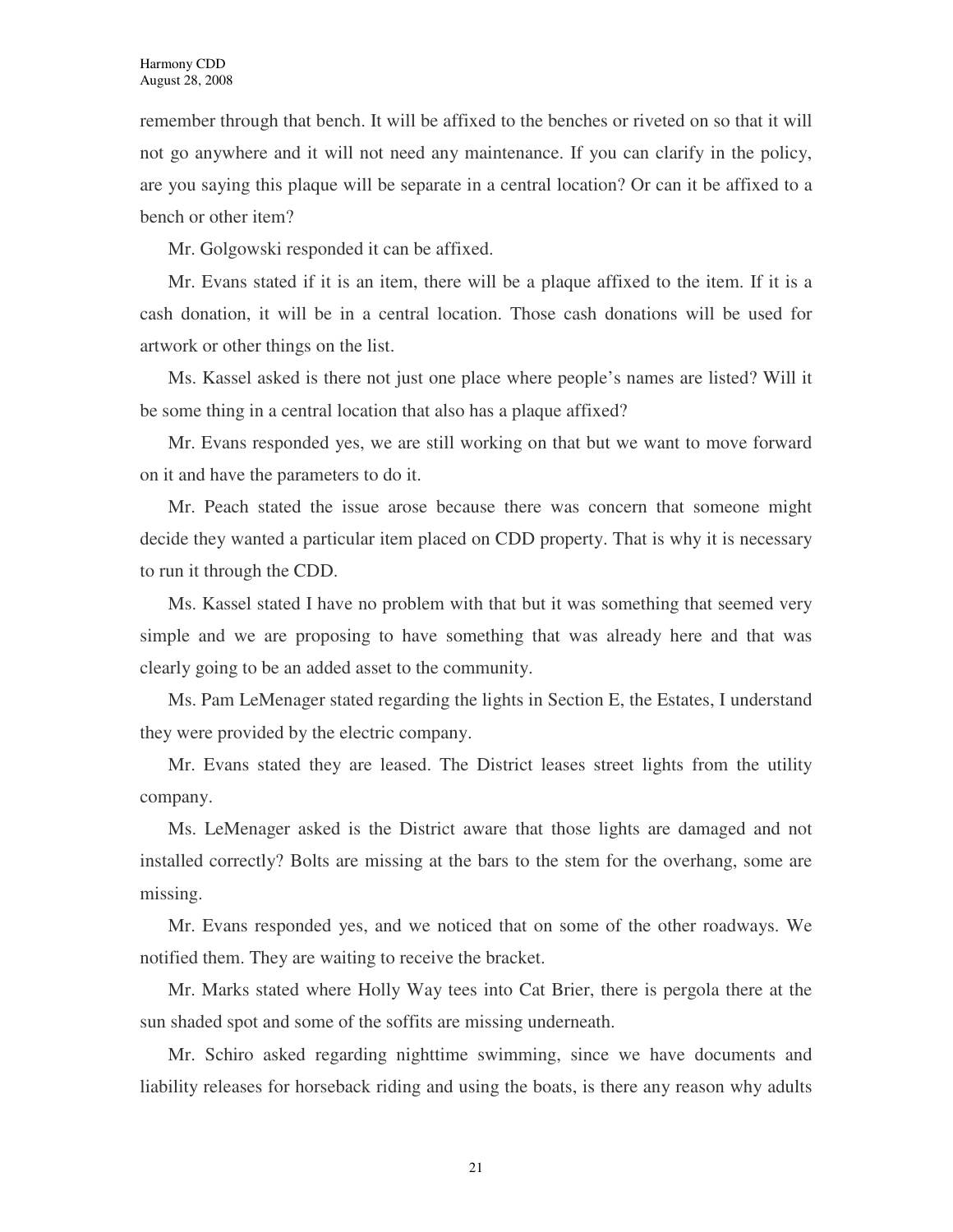in this community cannot sign a liability release to allow them to swim in the pool at night?

Mr. Evans responded I do not think you can waive your rights to the Florida Statutes.

Mr. Schiro asked are you sure?

Mr. Qualls responded I do not know that you can say you are going to break the law. I will look into it. It does not seem practical to me.

Mr. Schiro asked can I get a copy of all the invoices and checks paid to maintain the ponds for the past few years?

Mr. Evans responded you can view any records at the District office provided you call ahead to let them know you are coming.

Mr. Schiro asked are those records available?

Mr. Qualls responded yes, they are public records.

Mr. Schiro stated it would be a hardship for me to go to Celebration. Is it possible to have them copied and mailed to me?

Mr. Moyer stated yes, for a fee.

Mr. Schiro asked how much is that?

Mr. Qualls responded it is pursuant to Florida's public records law. I believe it is \$.25 per page plus reasonable expenses for someone to compile the information and submit it to you.

Ms. Wright stated the District's Rules of Procedure will indicate the fees to charge for photocopying.

Mr. Schiro stated it is my understanding that Mr. Moyer was involved in the original development of legislation for CDDs.

Mr. Moyer stated yes, I was.

Mr. Schiro asked so you must have a lot of exposure to many CDDs?

Mr. Moyer responded I do.

Mr. Schiro asked what percentage of CDDs in Florida have their meetings held prior to 6:00 p.m.?

Mr. Moyer stated I personally manage 22 of them currently and there are only three that meet after 5:00 p.m. Some do but most do not.

Mr. Schiro asked how do they handle the professionals?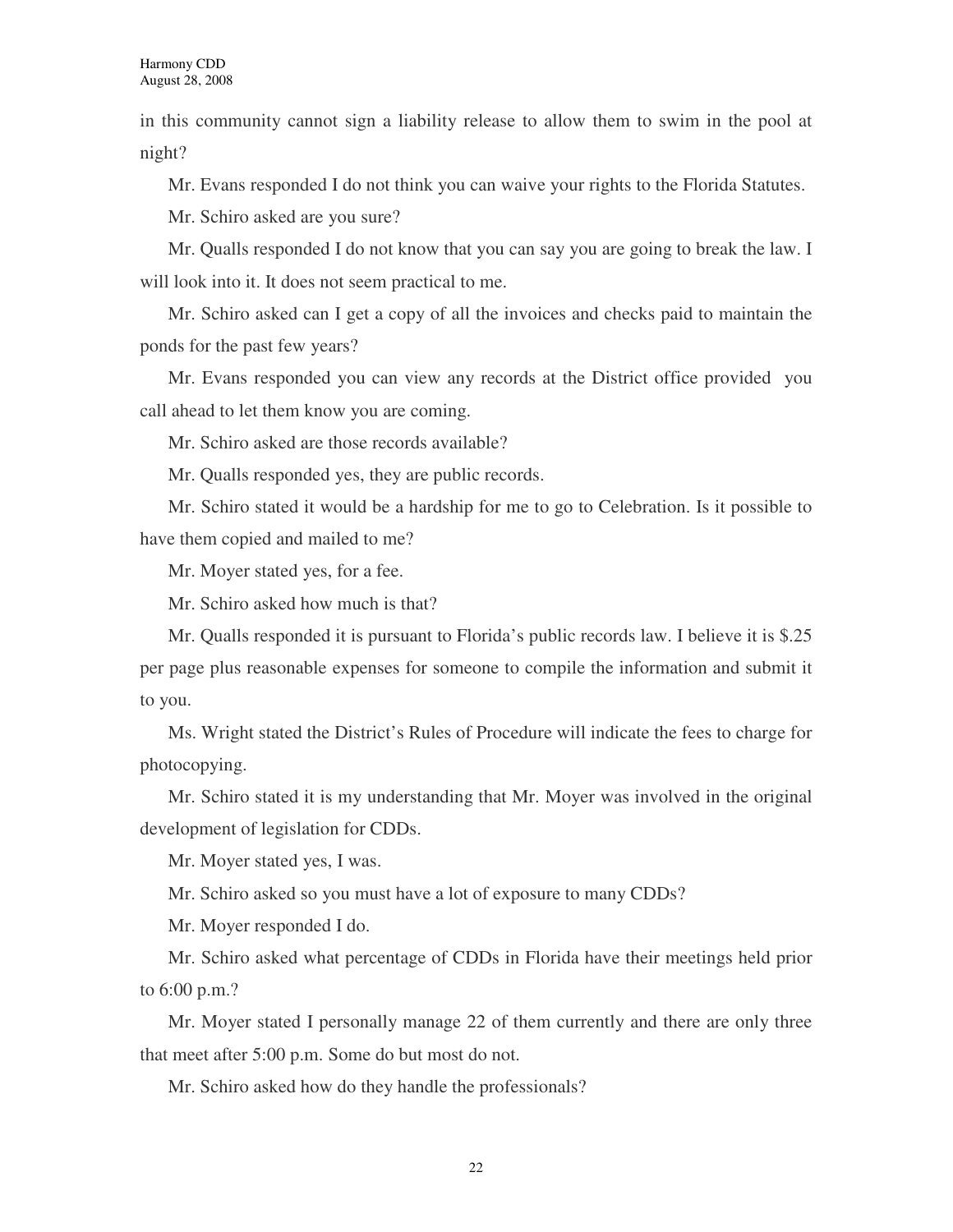Mr. Moyer stated for the ones who have general counsel that is not local, and many of them use Tallahassee counsel, the CDD pays for the overnight accommodations for the attorney.

Mr. Schiro asked is Mr. Qualls a local attorney?

Mr. Qualls responded no, I am based in Tallahassee.

Mr. Schiro asked is the CDD paying the expense of you coming to this meeting?

Mr. Qualls responded yes, but we do not charge for the full travel time and we typically do not need to stay overnight.

Mr. Schiro asked if we meet at 6:00 p.m. versus 9:00 a.m., would that have an impact on your fees?

Mr. Qualls responded yes, I have a hotel booked for this evening.

Mr. Schiro asked is the CDD paying that cost?

Mr. Qualls responded yes.

A resident asked considering the increase in pests, what is the CDD doing for mosquito control?

Mr. Golgowski responded Osceola County sprays periodically.

The resident asked does the CDD have to request them to spray?

Mr. Golgowski responded no.

The resident asked is that something our maintenance people can do?

Mr. Evans responded we do not have the equipment.

Mr. Golgowski stated we can ask them to put us on their schedule. There are a number of citizens in Harmony who are interested in a community garden. This is somewhat of a developer item as well because we are committed to helping get this started so the garden can be used and the group can take on this project. Several sites have been researched to find some land that is suitable. One site being looked at is CDD property, located at the site of the portable school that is about to be removed, immediately east of there and west of the adjacent pond. This group is in the process of organizing themselves to come up with bylaws and operating policies. They wanted the Board's approval on pursing this location. It will be a garden with plots lined out. The detailed level of how it will be laid out has not been established yet, but there could be a limited number of individual plots. Some sort of rotation will need to be established so all members of the community would be eligible to have a space. It will be operated as any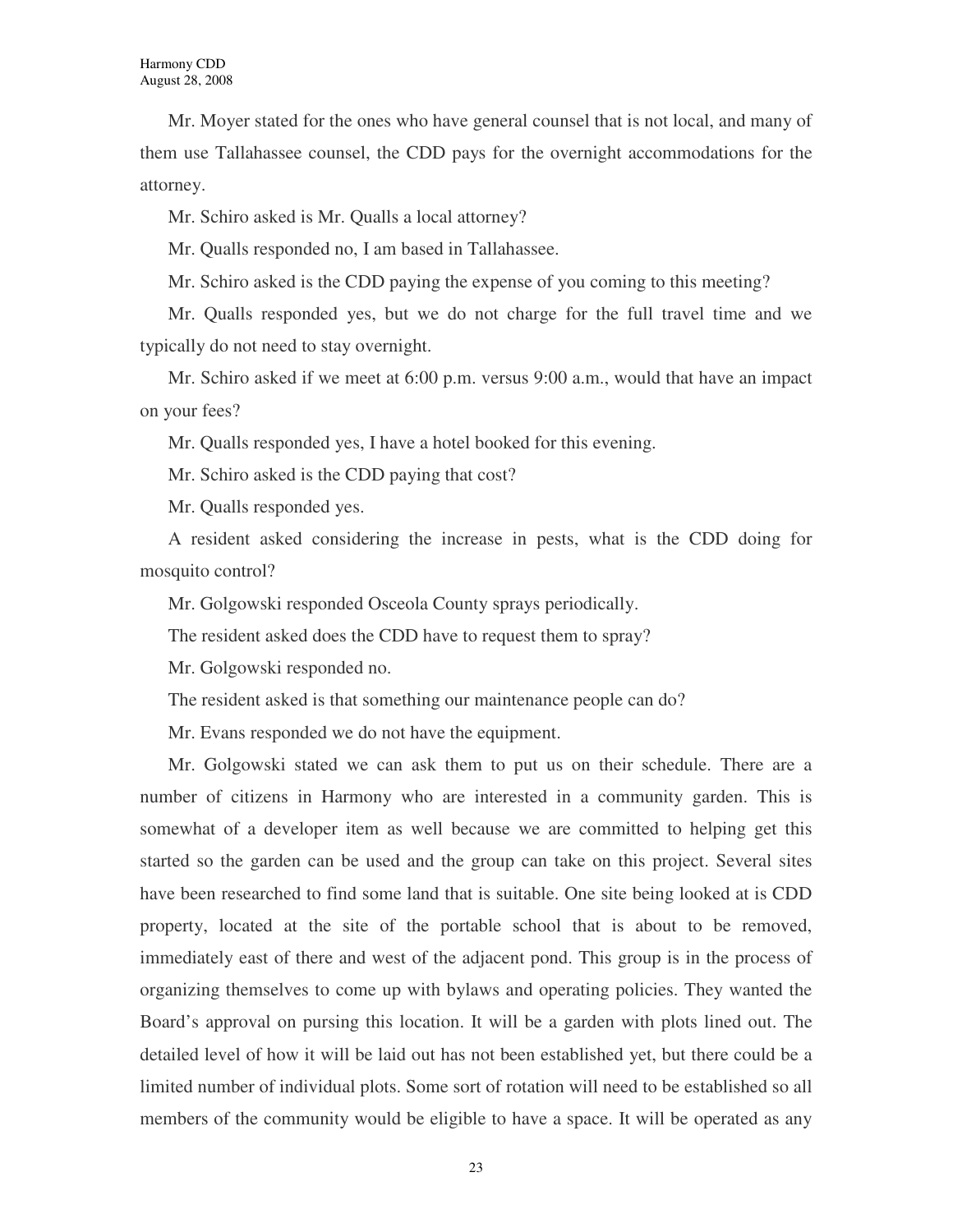other park, with the possible exception that the users will be paying more for the upkeep and/or maintaining it themselves. I wanted to present that to the Board on behalf of the residents.

Mr. Evans stated having been involved in one of these before, managing and monitoring a community garden is very difficult. What happens is some people do the work and others only take the benefit. It is a really nice thing to do and brings the community together. It is a great concept but the concern I have from a District perspective is we have to put up a fence to keep out deer and rabbits and other animals. At the same time, you exclude that piece of property for a select number of residents to be able to use it only during that growing season. It is exclusivity for an extended period of time, unlike reserving the Swim Club for swimming lesson for a couple hours, which is for the overall community benefit. I think we run into problems with exclusivity. I think it is an excellent idea but we probably should consider having the developer put it on developer-owned property and then they can implement a utilization policy.

Mr. Peach stated I took pictures of the community garden in Boulder, Colorado. This had a central water theme that was a water area that drained down. Each plot had a hose outlet. There had to have been some sort of selection process. I thought of the community developing a garden club to take responsibility for the whole garden as opposed to separate segments. The garden in Boulder was very attractively done. The fence had plaques and names on it and pictures of corn and other items. There was a fence all the way around. I brought pictures back with the intent of thinking that it would be a nice addition to Harmony.

Mr. Evans stated I like the idea but we need to work on execution and putting it in the proper location. It will be in a place that will require a lot of ground work. There will be a cost involved with putting an adequate fence around it. I think it is a very admirable cause but I think we can find a better location for it. I am concerned about the exclusivity issue with public property. When the school removes the trailers, that may be a location to slide into because it has water access and positive drainage.

Mr. LeMenager stated my wife and I lived in New York for 18 years and England, Holland, and Poland, and community gardens are part of the landscape. If you are looking for guidelines, there is a lot of information available. They do end up looking like a hodge podge with everyone doing their own thing. That is my concern putting it along